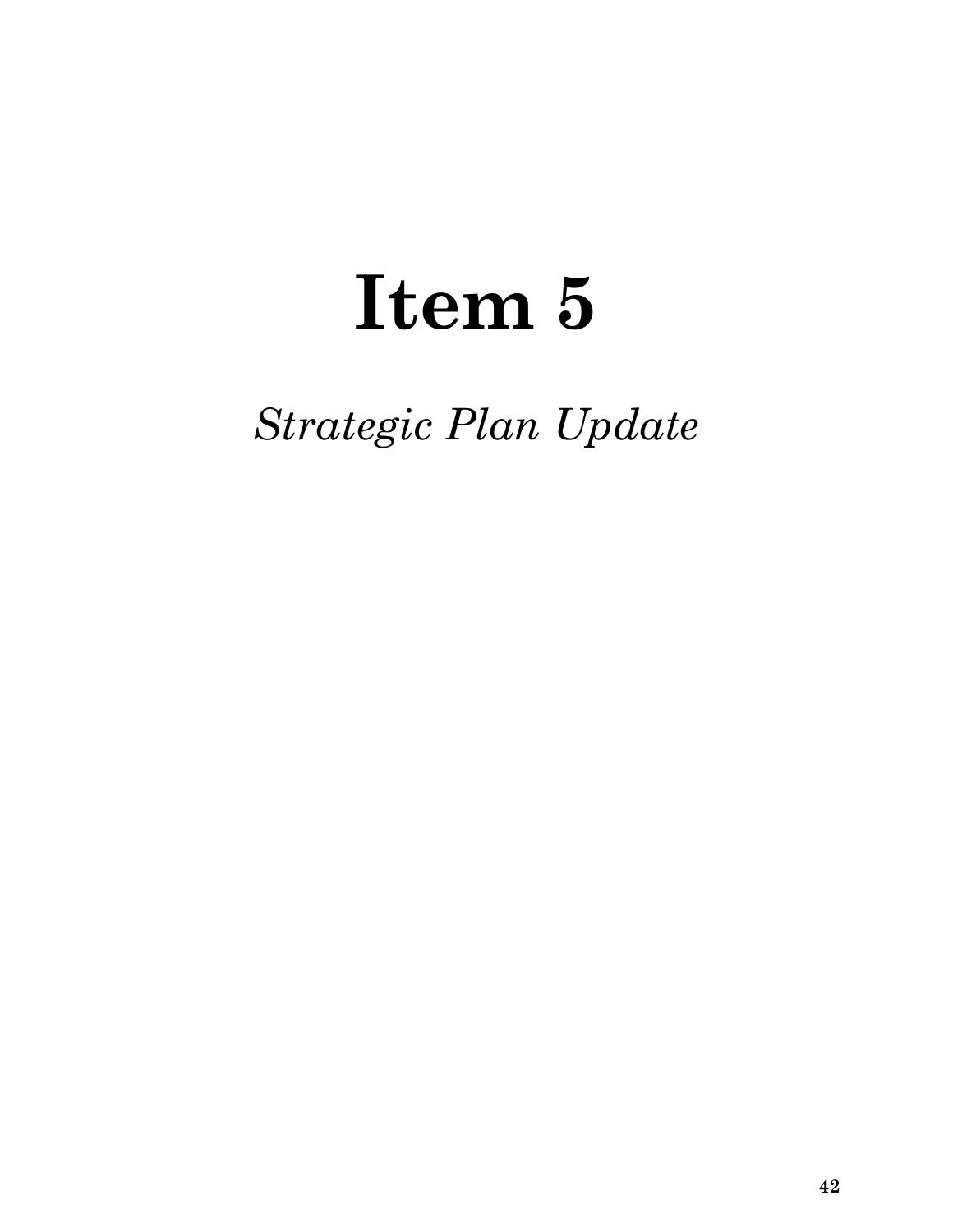#### **FIRST 5 LA**

#### **SUBJECT:**

Update on the First 5 LA 2015-2020 Strategic Plan: Focusing for the Future

#### **RECOMMENDATION:**

- Receive as information this update on progress to date of the strategic planning process.
- Introduce the "Strategic Imperative" for the plan and seek Commission endorsement.
- Introduce for initial discussion the concept of key levers for creating impact to help prepare for the April 24, 2014, Program and Planning Committee/Special Meeting of the Commission.

#### **BACKGROUND:**

First 5 LA's 2015-2020 Strategic Plan: Focusing for the Future presents an opportunity for the organization to achieve greater clarity, direction, and focus for impact and sustainability for the next five years and beyond. In addition to the long-term fiscal projection for the organization and the governance guidelines, the strategic plan will ensure transparency in future decision-making and promote accountability.

A number of strategic planning activities have occurred with staff and Commissioners to identify the critical issues that need to be further developed, prioritized, and addressed in the context of our 2014 planning effort to "focus for the future". On March 26, 2014, an allday meeting designed and facilitated by a team of consultants from the Claremont Graduate University Drucker School of Management in partnership with our strategic planning consultants from Learning for Action (LFA), was held with staff representing various departments, tenures and expertise. In preparation for the meeting, the Drucker team interviewed a small number of Commissioners and staff. Analysis of those interviews generated a set of five "mega choices" for First 5 LA to discuss during the workshop as well as a larger set of 19 important choices that are related to the "mega choices." During the all-day session, staff engaged in discussion to "jumpstart" the strategy process and discussed, refined, and prioritized the choices First 5 LA must grapple with as a part of its planning for the future. The discussion was designed to illustrate the critical role that choices play in developing organizational strategy, to identify the major areas where choices by the Commission would need to be made to achieve greater ficus, impact and sustainability, and to see where there might be convergence that could help inform further discussion.

On March 27, 2014, the staff-led Strategic Planning Steering Committee and the Strategic Planning Work Group met with LFA to debrief the Drucker session, review the group's roles, responsibilities and decision-making authority and provide input to draft decisionmaking criteria. Staff and LFA also participated in the March 27th Program and Planning Committee meeting where they shared process updates with Commissioners and provided an overview of the Drucker session and draft decision-making criteria. Program and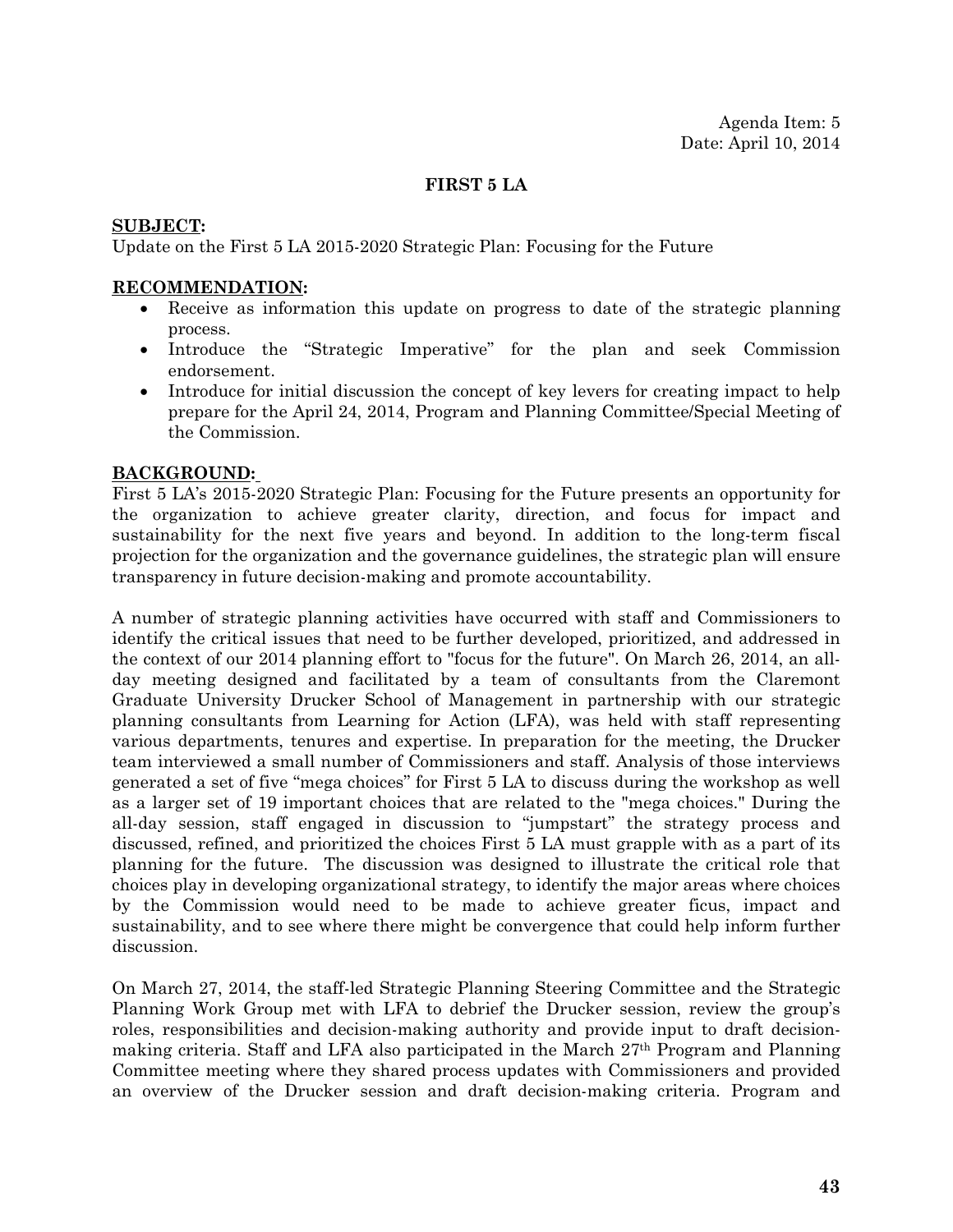Planning Committee members provided input to the planning process and discussed some of the "mega choices" identified through the Drucker process.

The work completed to-date has helped to emphasize the importance of strategic planning to an organization and what it means to do this work well. Successful strategic planning is a process of making decisions that will help an organization achieve greater focus and obtain clear direction. Strategy is also inherently about making tough choices. In particular, for First 5 LA, choices will need to be made with respect to determining the unique and highest value of the organization and what the organization is **not** going to do.

To facilitate strategic planning for First 5 LA's Board of Commissioners, LFA recommends that Commissioners frame decision-making around a strategic imperative, which will anchor the planning process and determine what success looks like for completing the plan. Having an imperative to anchor the work will be an important touchstone, particularly as the Commission gets into making difficult choices and decisions going forward. Without a strategic imperative for this plan, the process will not result in a clear focus that will guide the agency to achieve its greatest possible impact.

LFA also recommends that Commissioners begin to define First 5 LA's position on a variety of key levers needed to advance the strategic imperative. First 5 LA will need to take a stance on a number of levers that, together, provide direction for how the organization will add unique value and achieve optimal impact and long-term sustainability.

#### **DISCUSSION:**

The extensive work that has been done to-date to understand First 5 LA's context and past performance enables a focused and accelerated planning effort in 2014. Specifically, the Listening, Learning and Leading effort (L3), the Best Start inquiry, the Accountability and Learning Report, the Prenatal to 5 Environmental Scan, and other learning efforts provide the Commission with clear and consistent input on the critical issues that stand before First 5 LA. In addition, the Long Term Financial Projection provides a sobering fiscal context within which the Commission considers its strategic focus and value to improving outcomes for Los Angeles County's youngest children. Informed by these substantive inputs as well as LFA's review of the First 5 LA's existing data and planning conversations todate, staff and LFA offer the following as the strategic imperative for this planning process:

- Maximize return on the Commission's future investments
- Determine a clearer focus for First 5 LA than has been in place to date
- Align strategic goals to long-term financial projections and strategy

This strategic imperative is consistent with the findings and key take-aways highlighted in these previous studies. Each one of these points reinforces and frames the types of choices that need to be made in this strategic planning process. They can also act as important criteria for decision-making, which the Commission can refer back to as it reviews further topics such as goals, outcomes and strategies. **Staff recommends Commissioners endorse this strategic imperative or recommend other elements that should be added to achieve a comprehensive group of principles that will anchor the strategic plan.**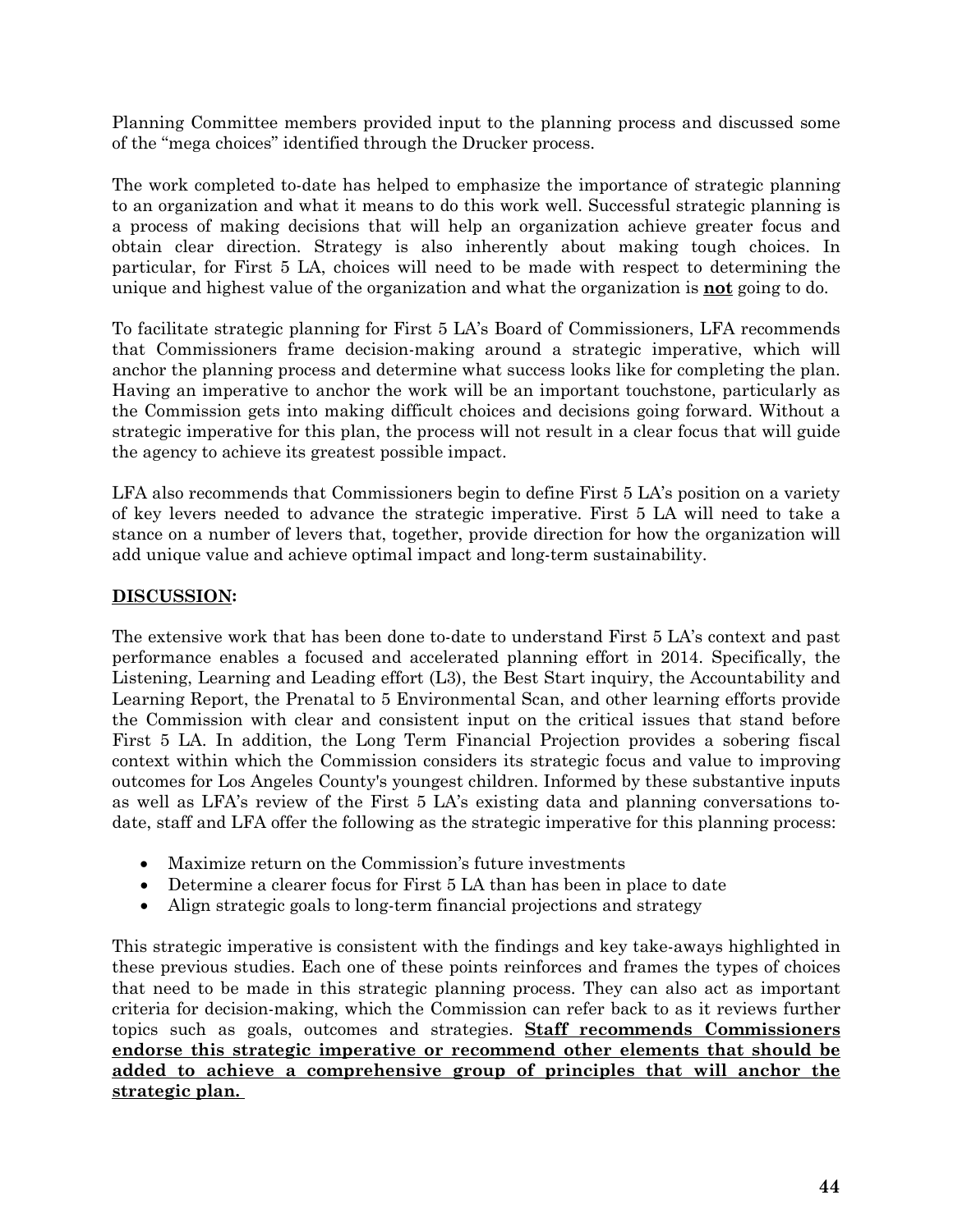To achieve this strategic imperative, First 5 LA will have to take positions with respect to the following levers for creating impact. These levers were selected because they represent important options available to the Commission for how it chooses to do its work so that it may maximize its impact on the lives of L.A. County's children. Positions for each lever can fall along a continuum, with the far end of each continuum represented here:

- From investing in approaches that are "**downstream**" (tertiary/targeted intervention) to investing in approaches that are "**upstream**" (prevention and early intervention);
- From **"going broad"** (supporting low-touch, low-impact approaches that have a broad reach) to **"going deep"** (supporting intensive, high-impact approaches that have a targeted reach);
- From growing **untested local models** to leveraging **evidence-based models**;
- From **single benefit** approaches (e.g., benefit the parent only or the child only) to **multiple benefit** approaches (e.g., contribute to outcomes for parents and children);
- From "**going it alone**" to engaging in efforts that **leverage a partnership opportunity from the start;** and
- From funding **direct services** to driving **policy and systems change**.

It is critical for the Commission to state positions on each of these points because together these levers have important implications for other decisions related to goals, outcomes, role and strategy.

Commissioners are receiving this information about the levers for creating impact in preparation for the April 24, 2014, Program and Planning Committee/Special Meeting of the Commission. The information presented in the corresponding presentation includes concrete examples of each lever as well as the advantages and limitations of taking a stance on either end of the continuum. At the April 24, 2014 meeting, there will be extended small group conversation amongst Commissioners regarding positions on these levers. This facilitated activity with Commissioners will result in recommendations of First 5 LA's positions on each lever to the full Commission on May 8, 2014. At the May 8, 2014 Commission meeting, staff will seek approval of these positions, which will in turn guide future conversations with the Board on goals, outcomes, strategy and role.

| <b>For Office Use</b>               |  |
|-------------------------------------|--|
| Board Action Taken:                 |  |
| Approved: Yes No Further Discussion |  |
| Referred to Committee/Work Group:   |  |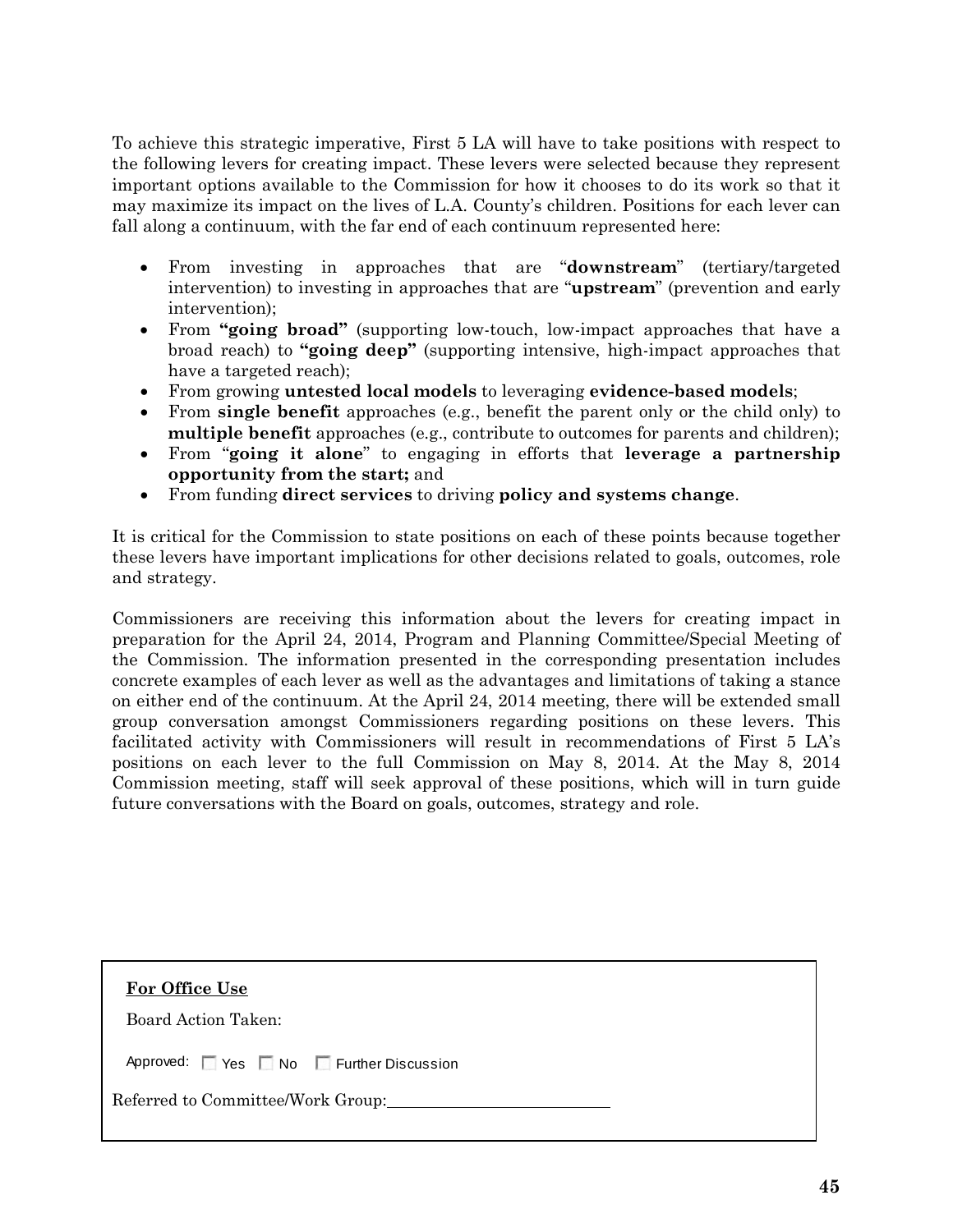Prepared for First 5 LA Board of Commissioners by Learning for Action (LFA)



# **First 5 LA Strategic Plan 2015 to 2020: Focusing for the Future Update and Discussion**

Commission Meeting April 10, 2014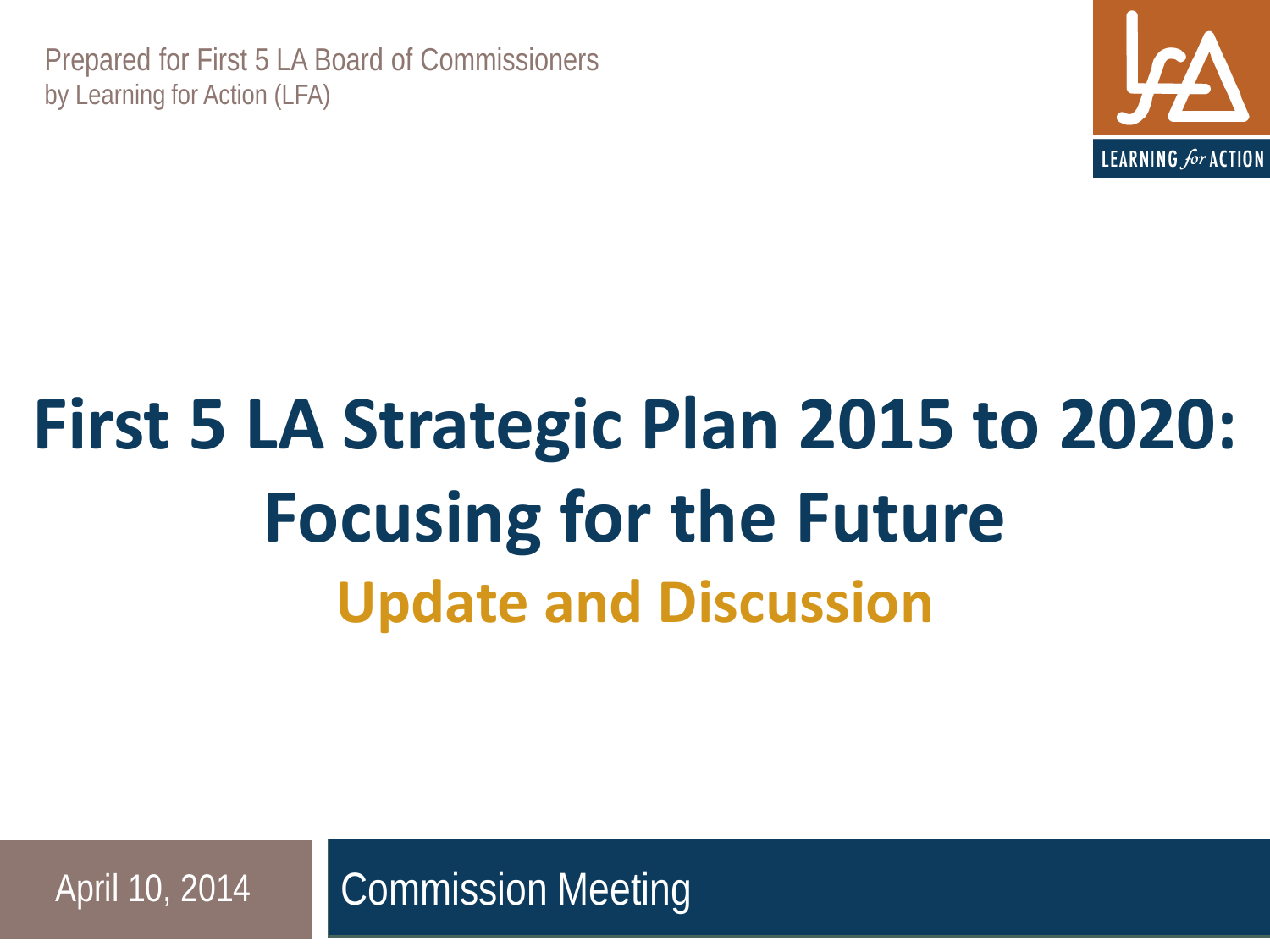# **Goals**

**2**



- **Provide an update on the Strategic Planning process and timeline**
- **Discuss and endorse the "strategic imperative" of this Plan**
- □ Introduce "key levers" to advance the strategic **imperative**
- **Review next steps in the planning process**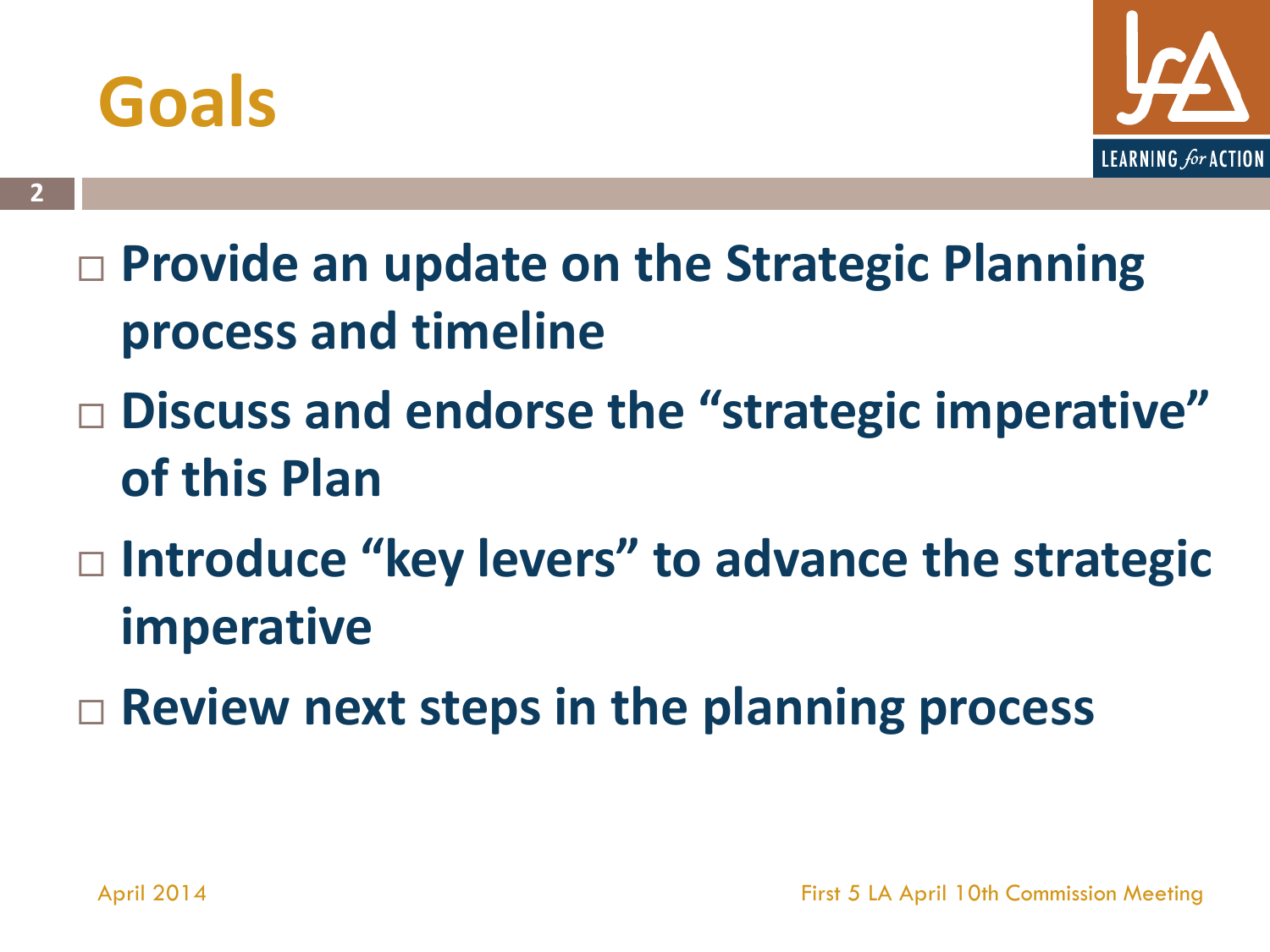

# <sup>3</sup> Planning Process Update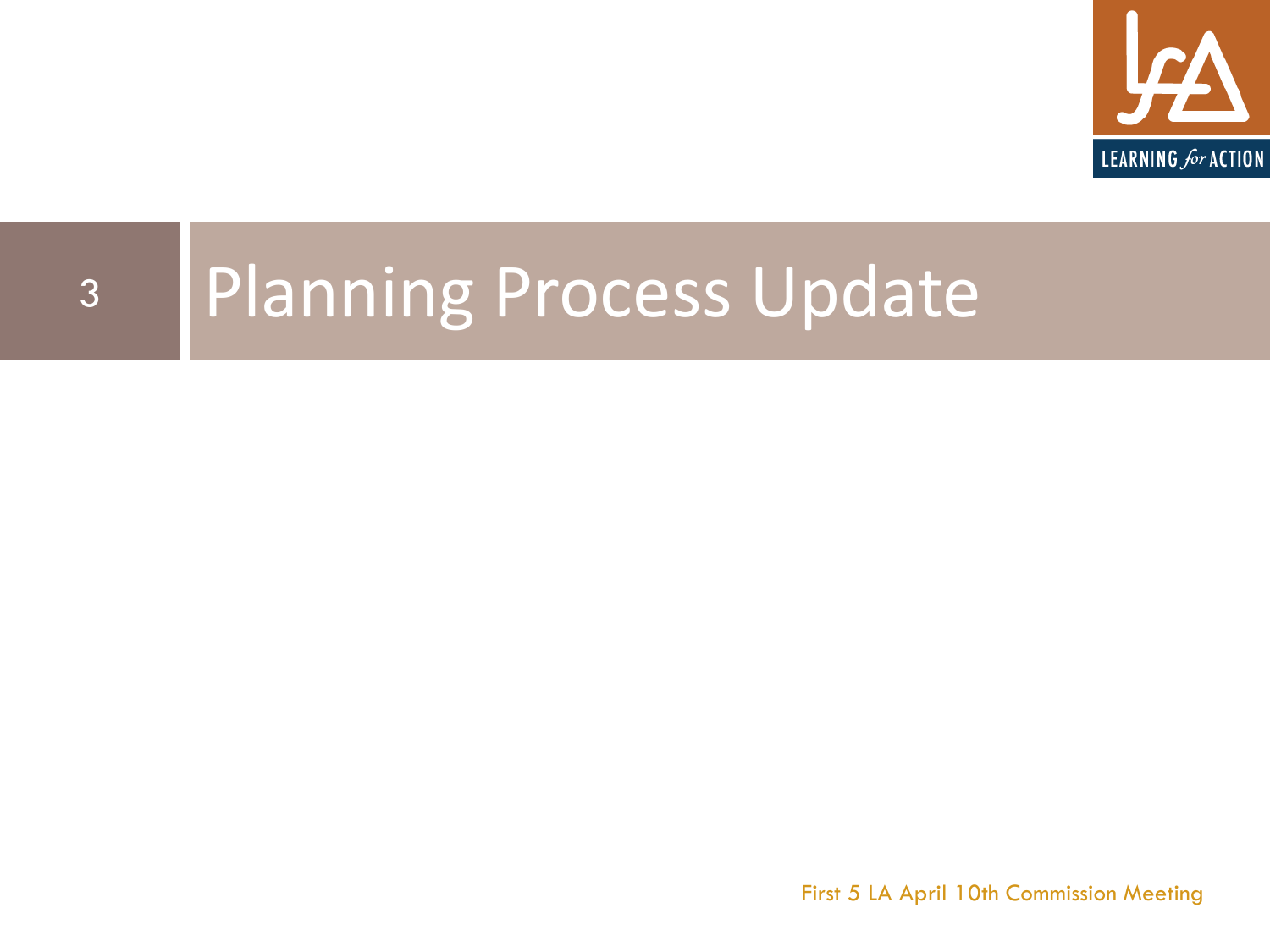# **Planning Process Update**



- **Staff Workshop with Consultants from the Drucker School of Management and LFA**
	- Identification and discussion of "Five Mega Choices"
- **Launch of Strategic Plan Staff Steering Committee and Workgroup**
- **Program & Planning Committee Meeting**
	- Discussion of "Mega Choices" and Decision-Making Criteria
- **Synthesis of F5LA Data**

**4**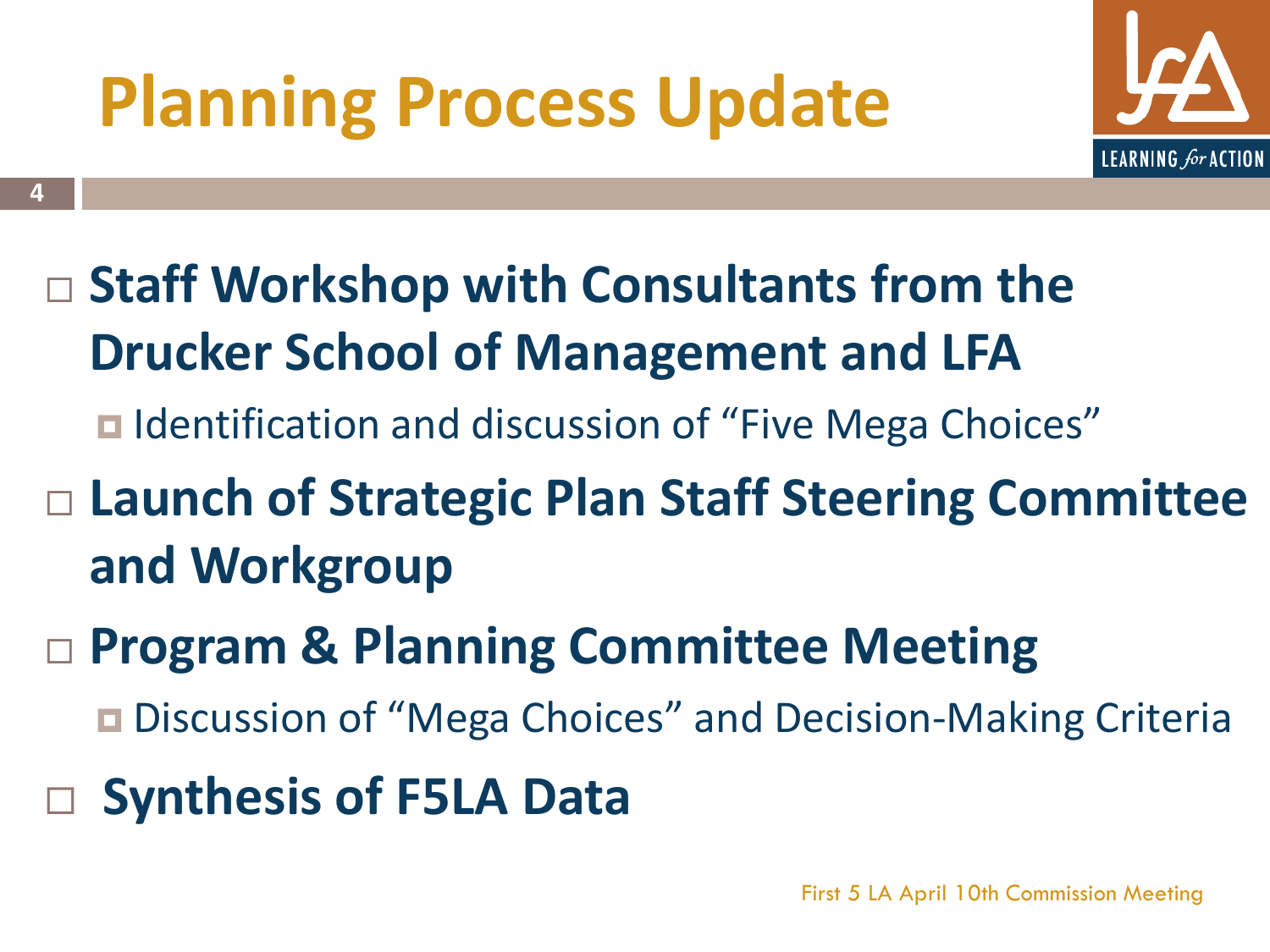

### Establishing the Strategic Imperative 5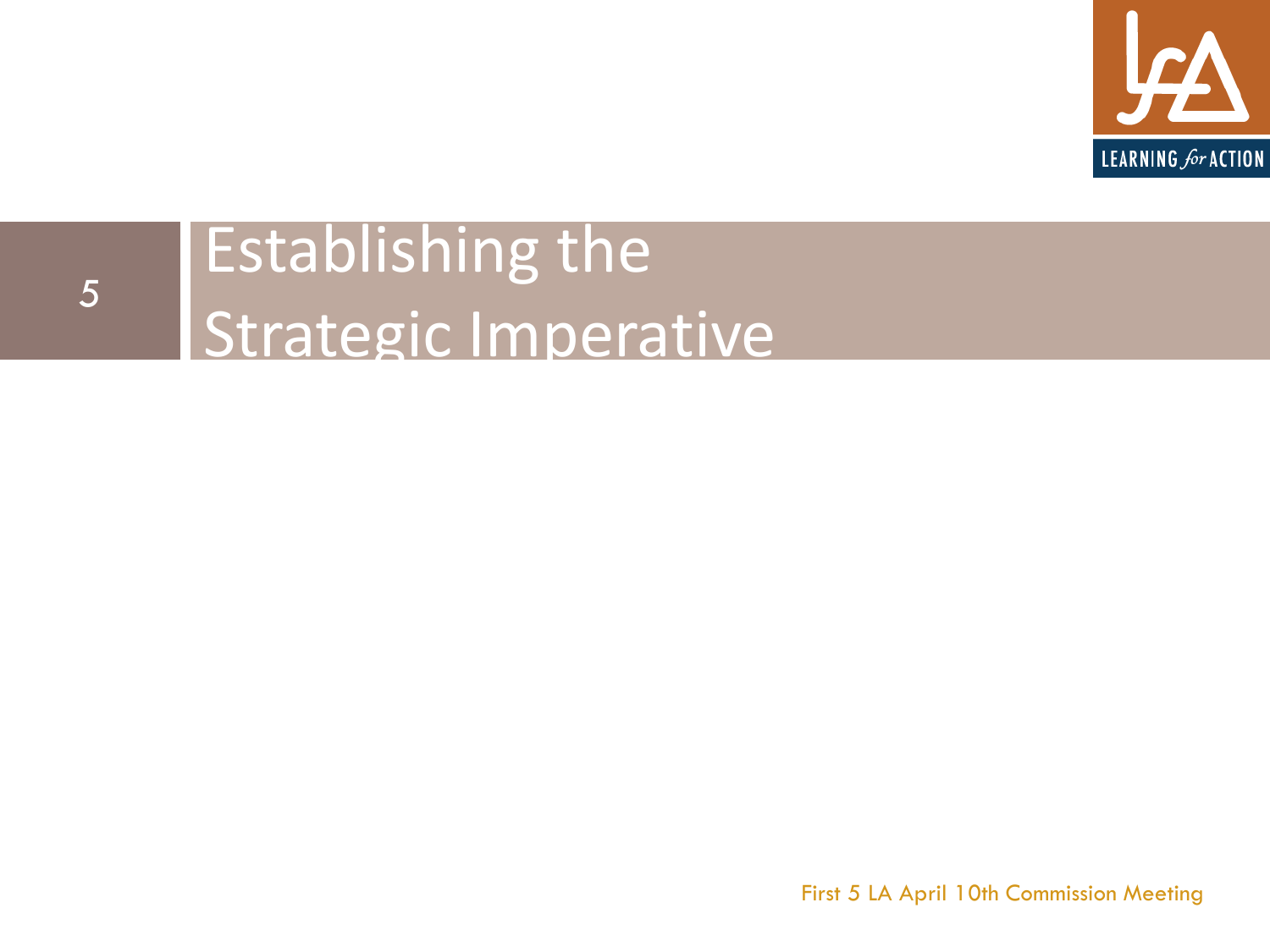# **What is Good Strategy?**



- **6**
	- $\Rightarrow$  Strategic planning is:
		- The process of **making decisions** to develop **focus** and **clear direction**
	- Thus, good strategy is inherently about making choices, particularly with respect to:
		- **■** The unique and highest value of First 5 LA
		- **What First 5 LA is <u>not</u> going to do**
	- Good strategy also is about:
		- **■** Aligning efforts to the current and forecasted context
		- Blending multiple activities and functions to achieve goals
		- Establishing clear and measurable indicators of success to assess progress and inform course corrections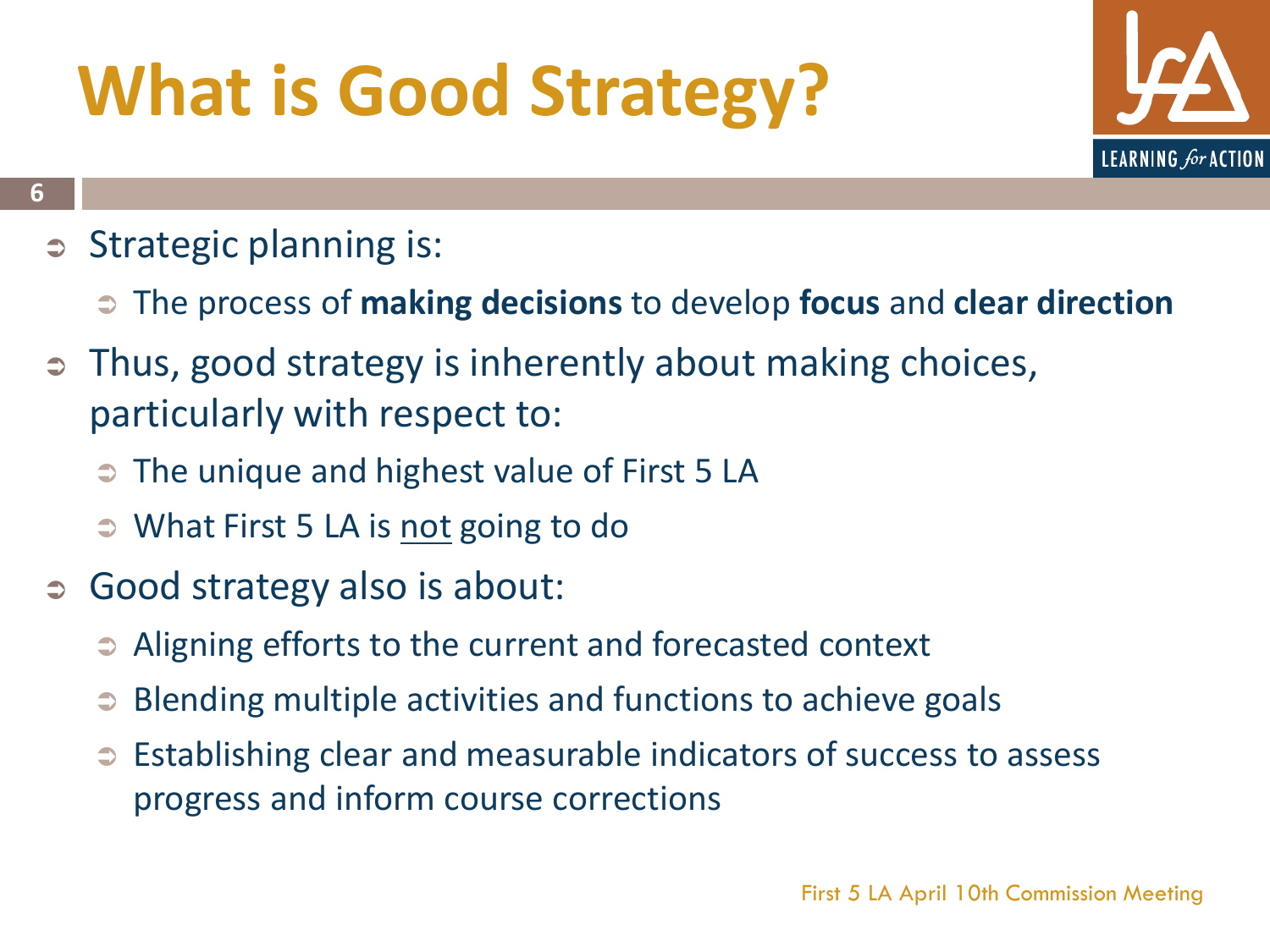



# **What are other elements of good strategy?**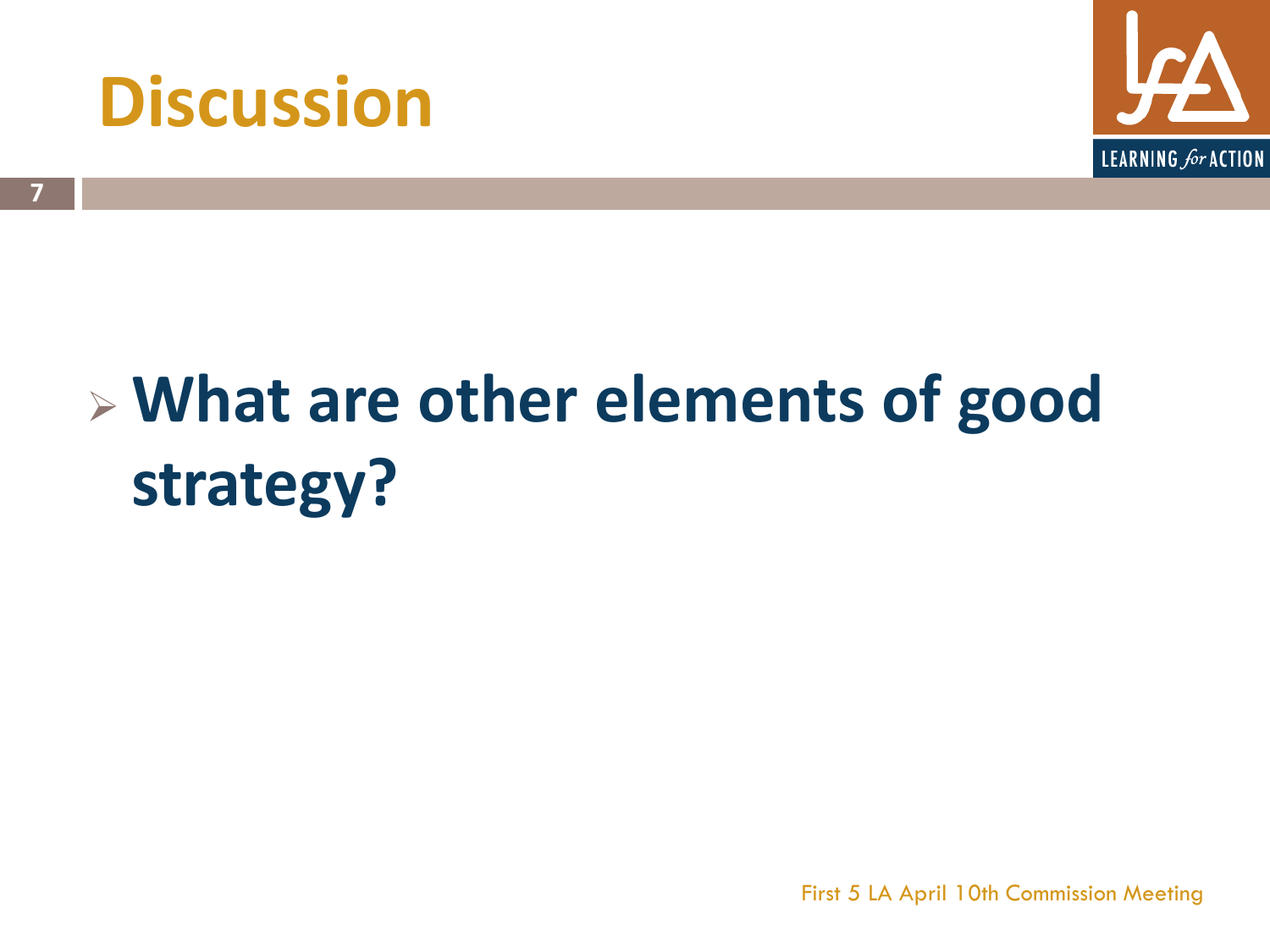# **Why Do We Need a Strategic Imperative (SI) for this Plan?**

**8**



- A **strategic imperative (SI)** anchors the planning process in the current context to ground and advance the process that requires difficult choices
- The extensive work that has been done to understand First 5 LA's context and past performance enables a focused and accelerated planning effort in 2014
	- Experience, L3, and other inputs have clarified and sharpened a focus on the issues and choices that need to be made
- Without a strategic imperative for this plan, the process will not result in a clear focus that will guide the agency to achieve its greatest possible impact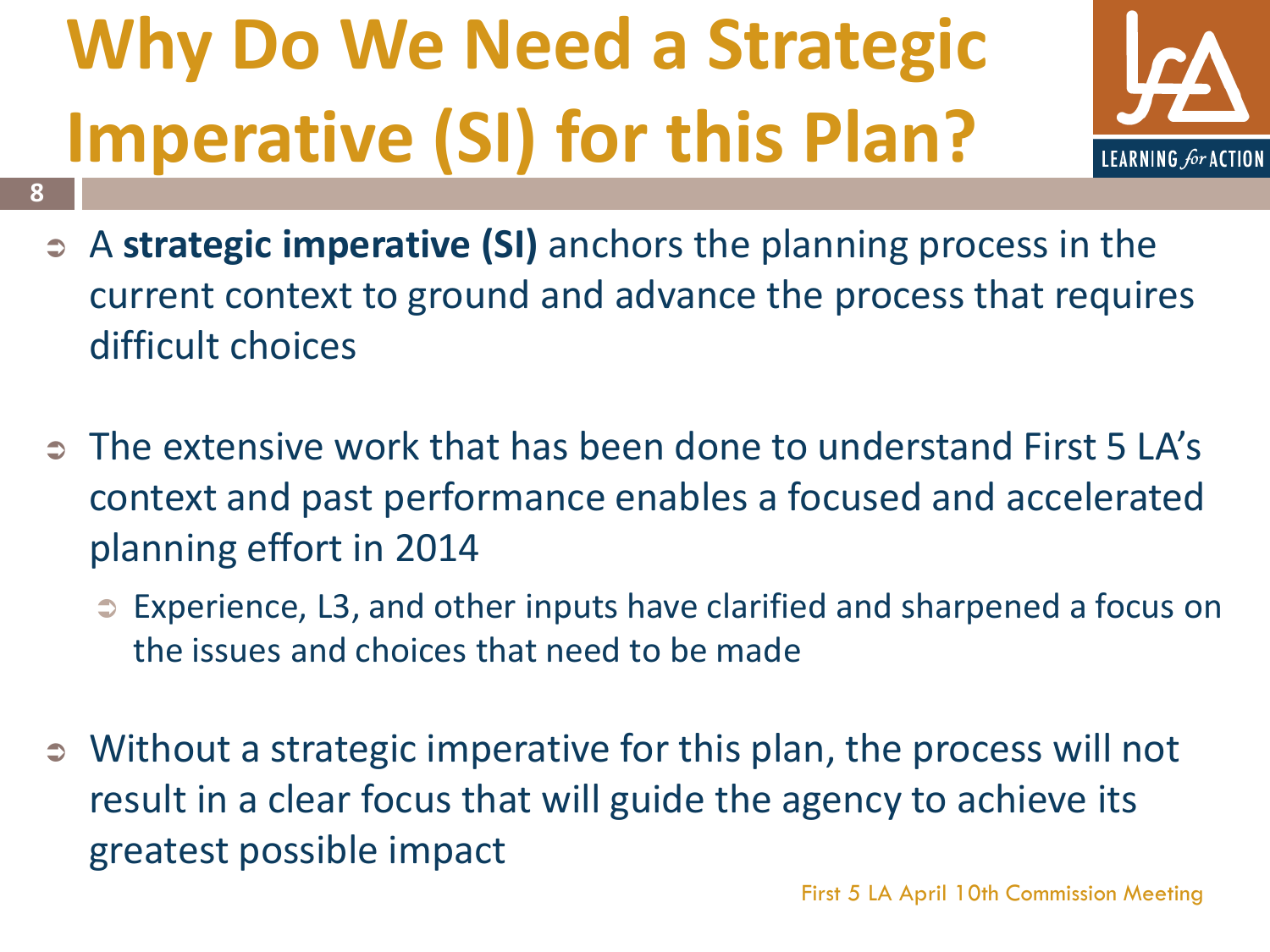# **How Will the Strategic Imperative Inform the Planning Process? 9**



- The strategic imperative will be a touchstone when having to make difficult choices
- The strategic imperative reminds us why choices have to be made and provides guidance and guardrails for later decisions, such as:
	- First 5 LA's role as funder, advocate, catalyst;
	- **⇒** First 5 LA's overarching goal;
	- Priority outcomes contributing to the overarching goal;
	- Priority pathways for achieving those goals; and
	- Target populations for achieving outcomes contributing to the goal
- The strategic imperative provides a foundation for the framework for impact and sustainability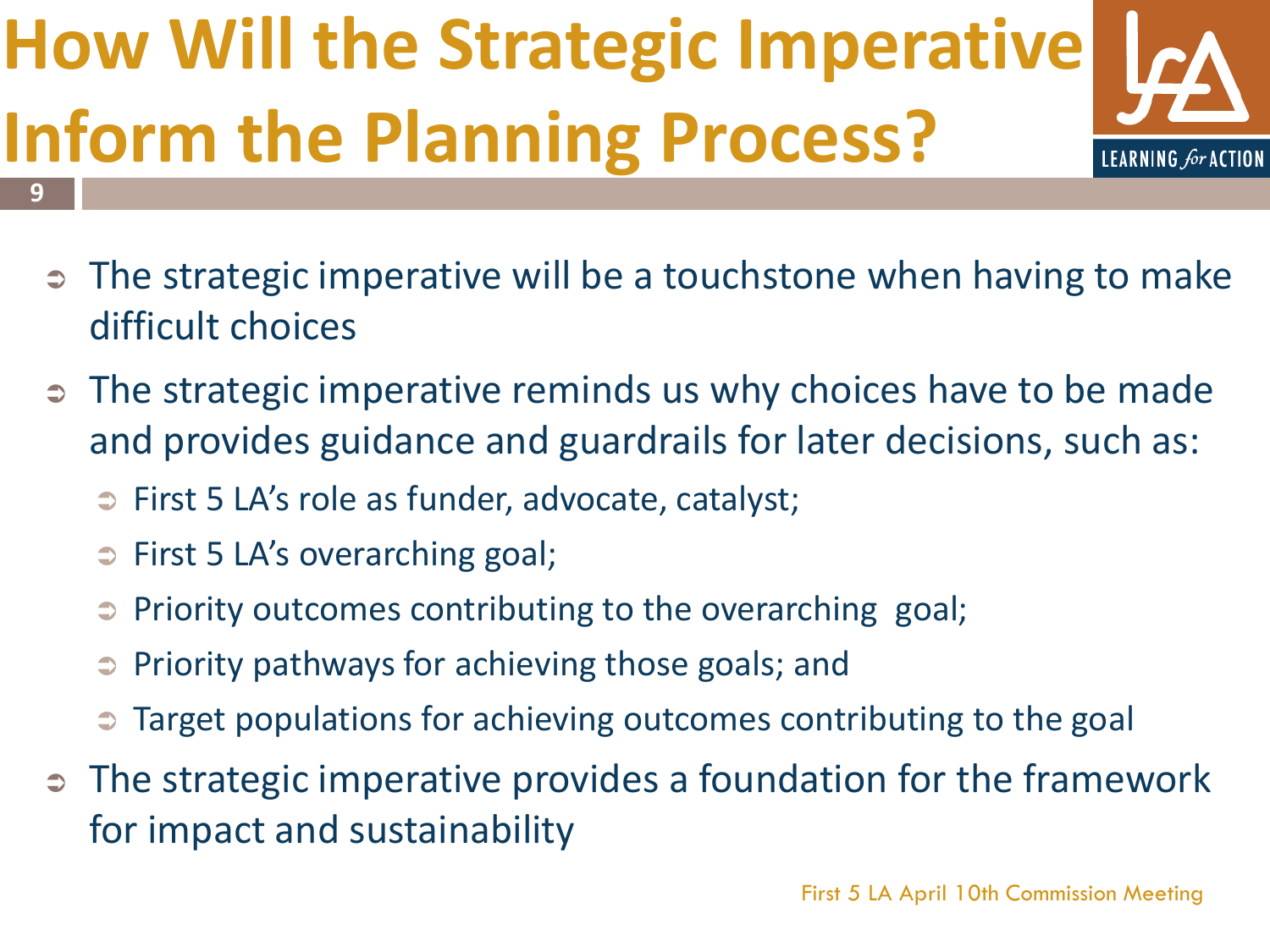# **The Strategic Imperative For this Plan**

**10**



Based on L3 learning, other input to date, the LTFP, and LFA's analysis, the strategic imperative of this planning process appears to be:

- Maximize return on the Commission's future investments to achieve mission and greatest possible impact for children 0-5 and their families
- Determine a clearer focus for First 5 LA than has been in place to date
- Align strategic goals to long-term financial projections and strategy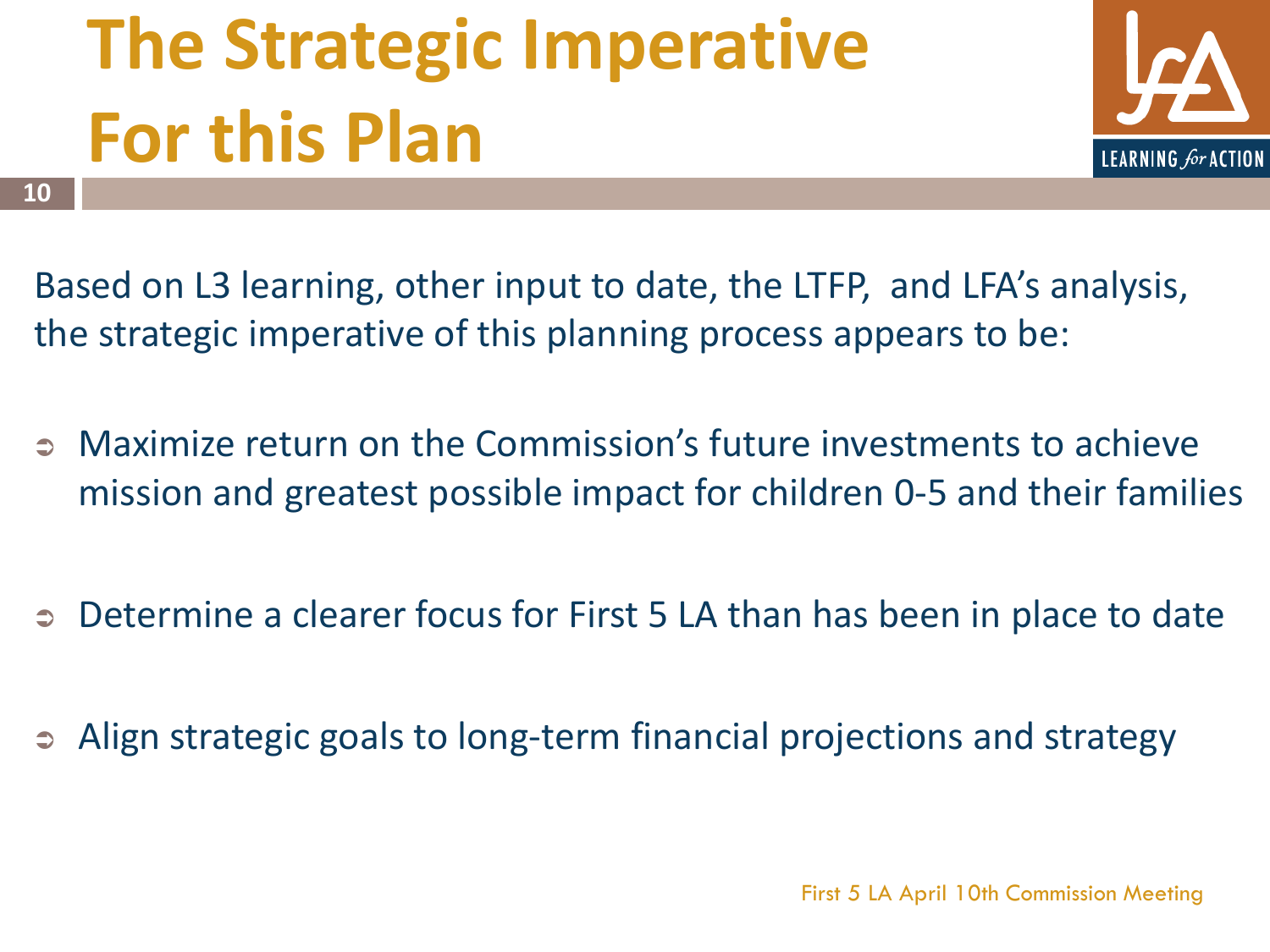# **Discussion**



# **Does the Commission endorse this strategic imperative to anchor and guide decision-making?**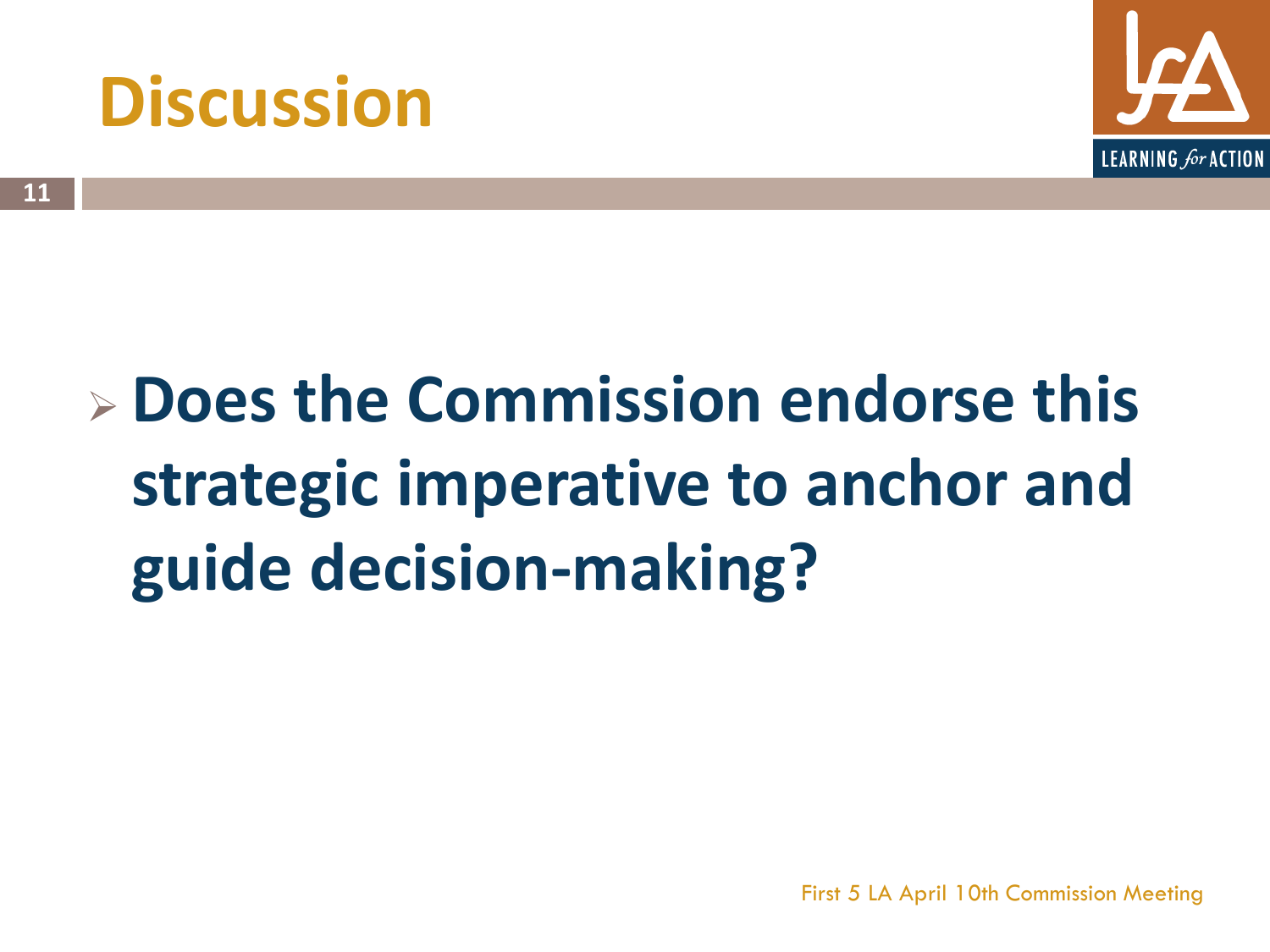

### Advancing the Strategic Imperative 12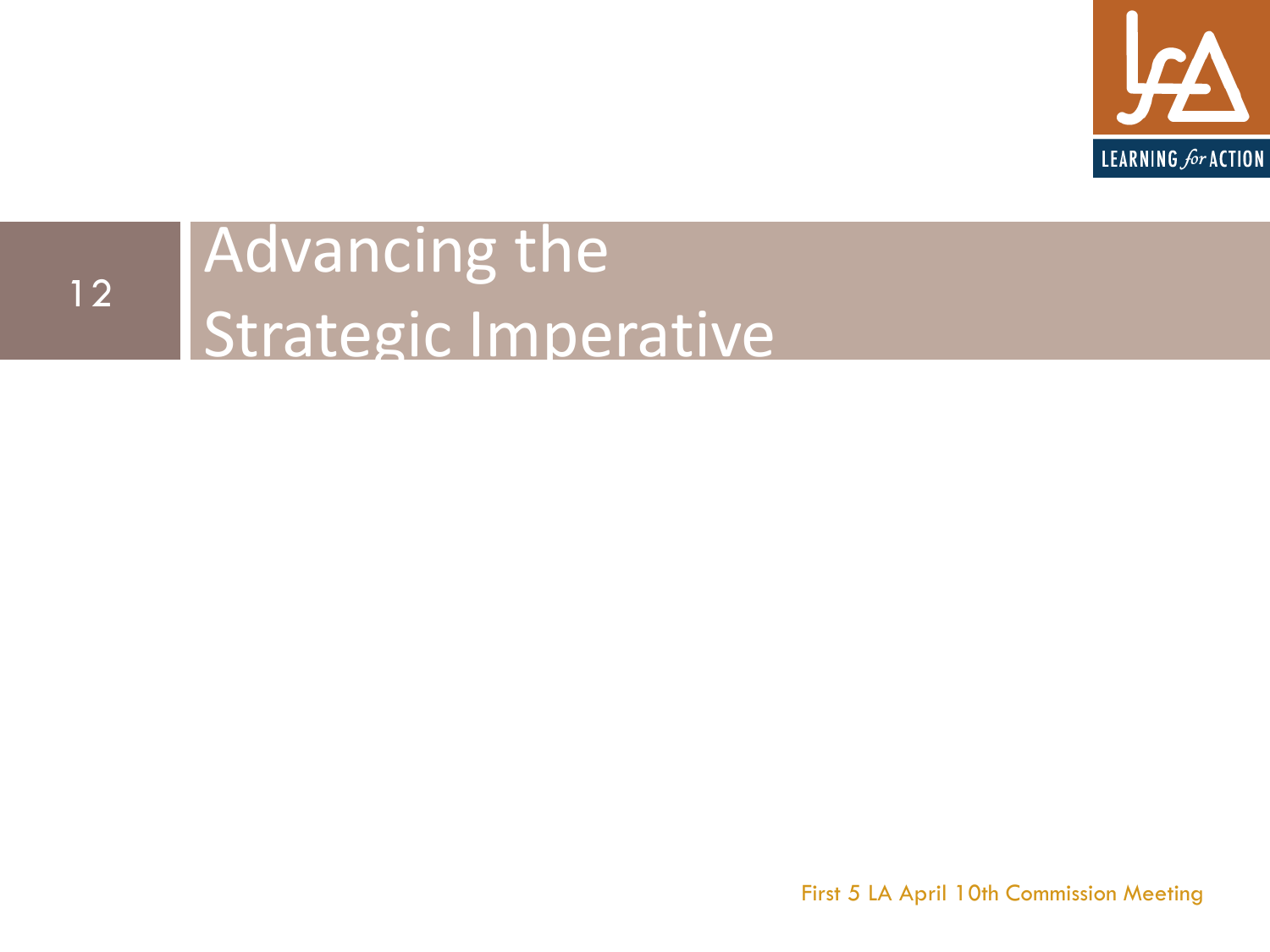# **How Will We Advance the Strategic Imperative?**



- $\Box$  First 5 LA must articulate positions on several key levers in order to advance the strategic imperative and create impact
- □ Positions on these levers will support decisionmaking in the planning process and beyond: *They will help First 5 LA know its role in addressing a problem, regardless of what it is*

**13**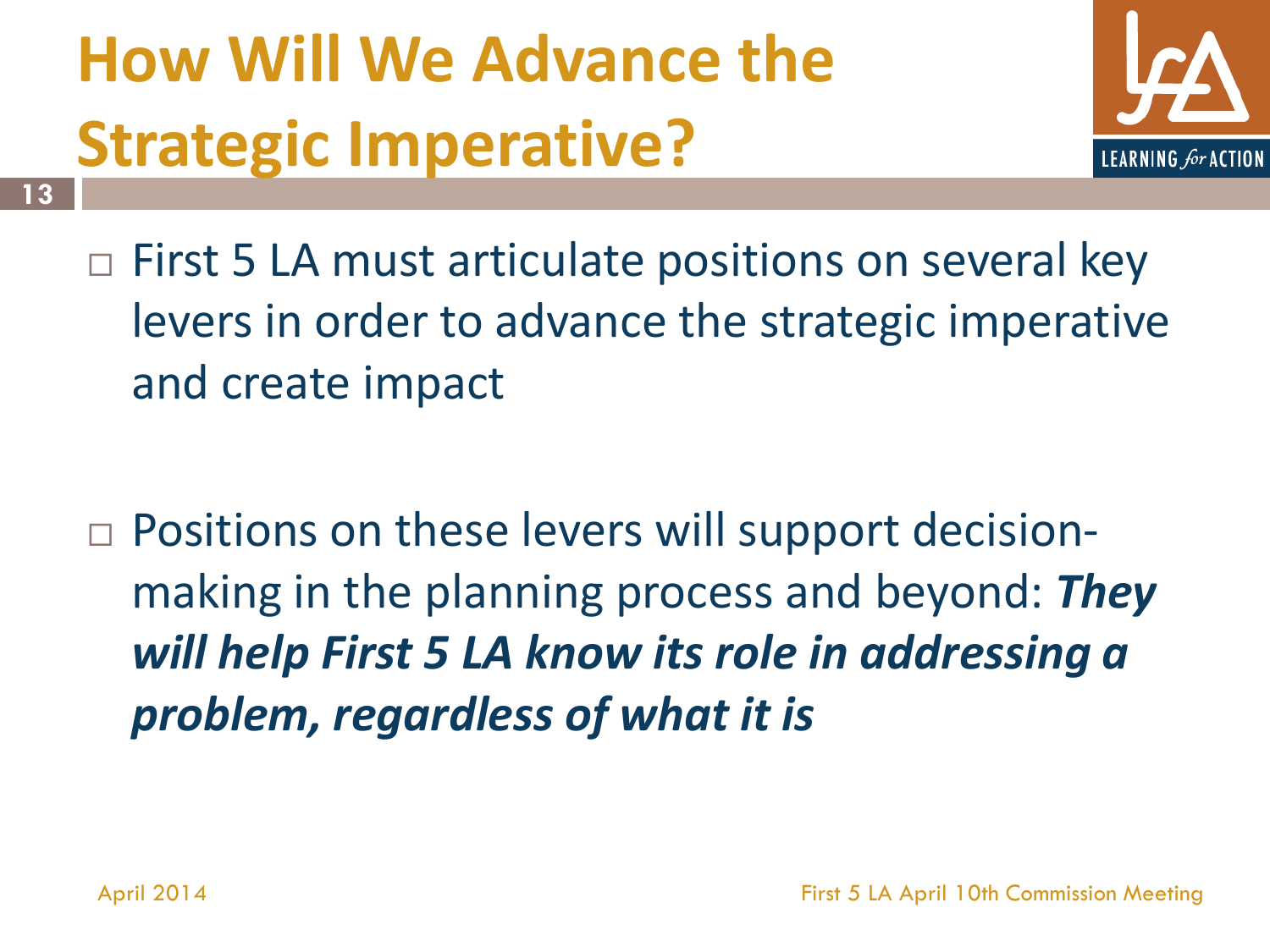# **Six Key Levers to Advance the Strategic Imperative**



- **14**
- $\Box$  Downstream (Intervention)  $\Rightarrow$  Upstream (Promotion)
- Going Broad  $\Rightarrow$  Going Deep
- $\Box$  Growing Local Models  $\Rightarrow$  Leveraging Evidence-Based Models
- $\Box$  Single Benefit Approaches  $\Rightarrow$  Multiple Benefits
- $\Box$  Go It Alone  $\Rightarrow$  Start with Partnership Opportunity
- $\Box$  Direct Services  $\Rightarrow$  Systems and Policy Change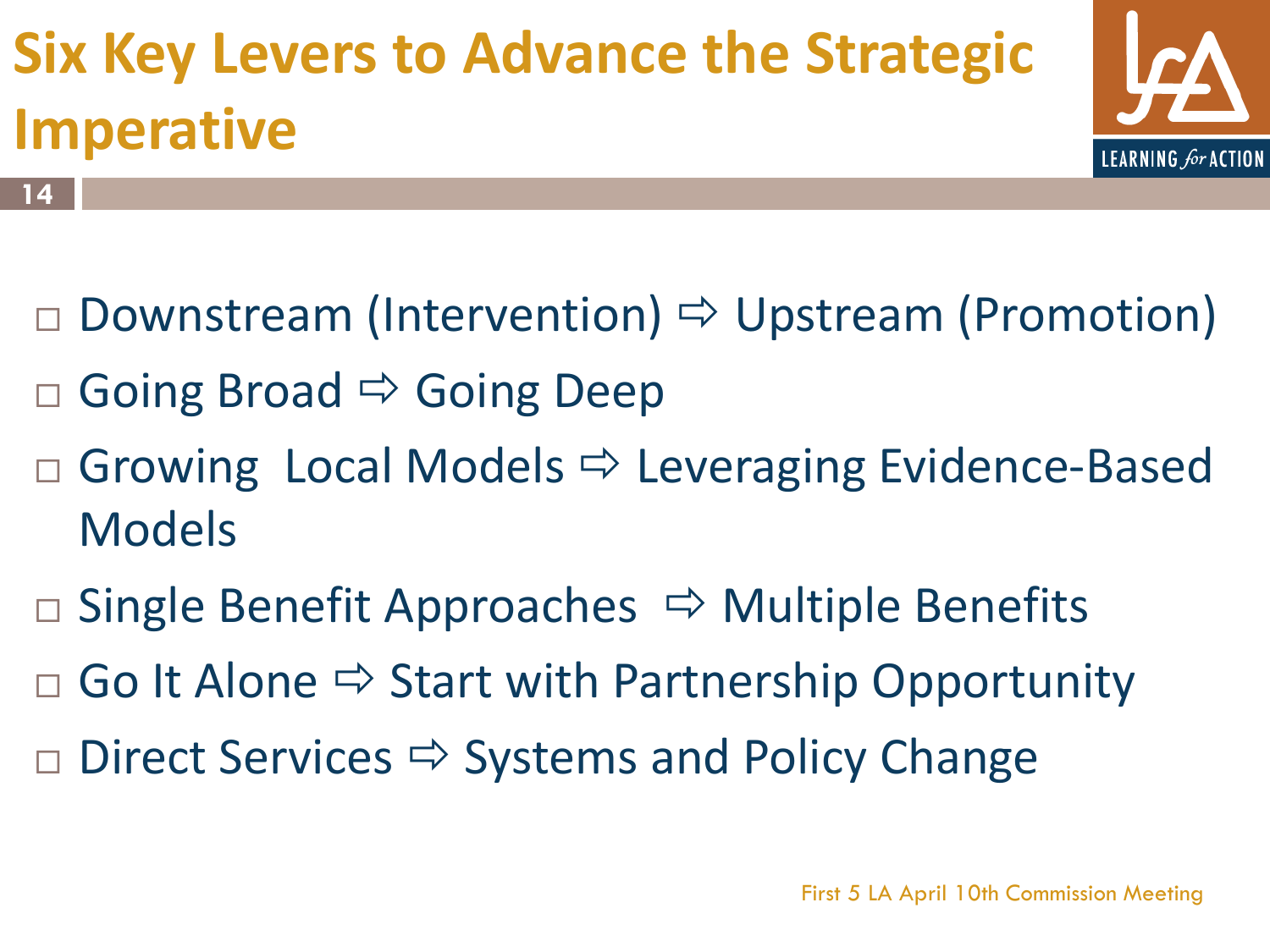# **Downstream (Intervention) ⇒ Upstream** (Prevention)





**Downstream**  (Intervention)

**15**





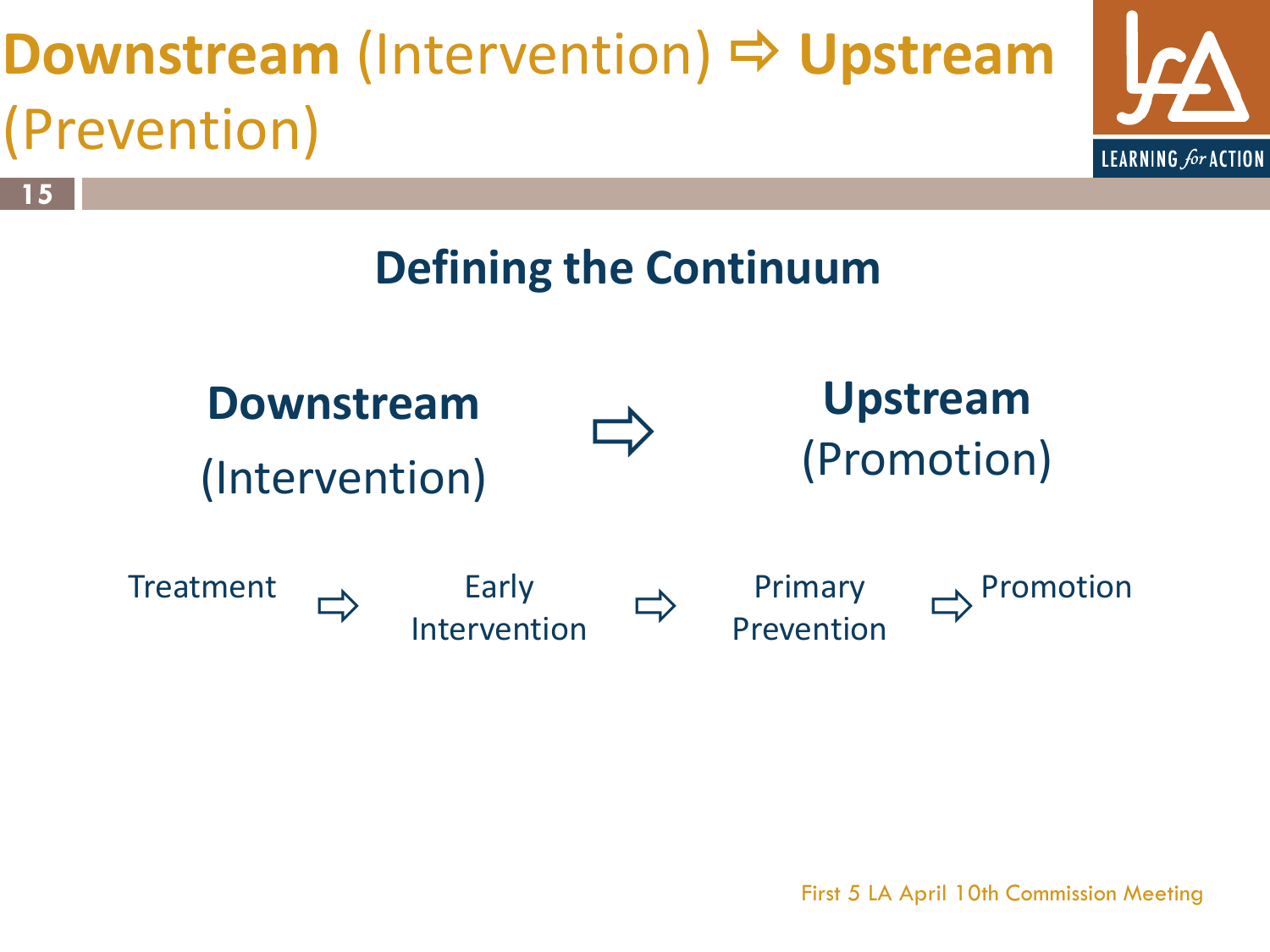# **Going Broad ⇒ Going Deep**

**16**





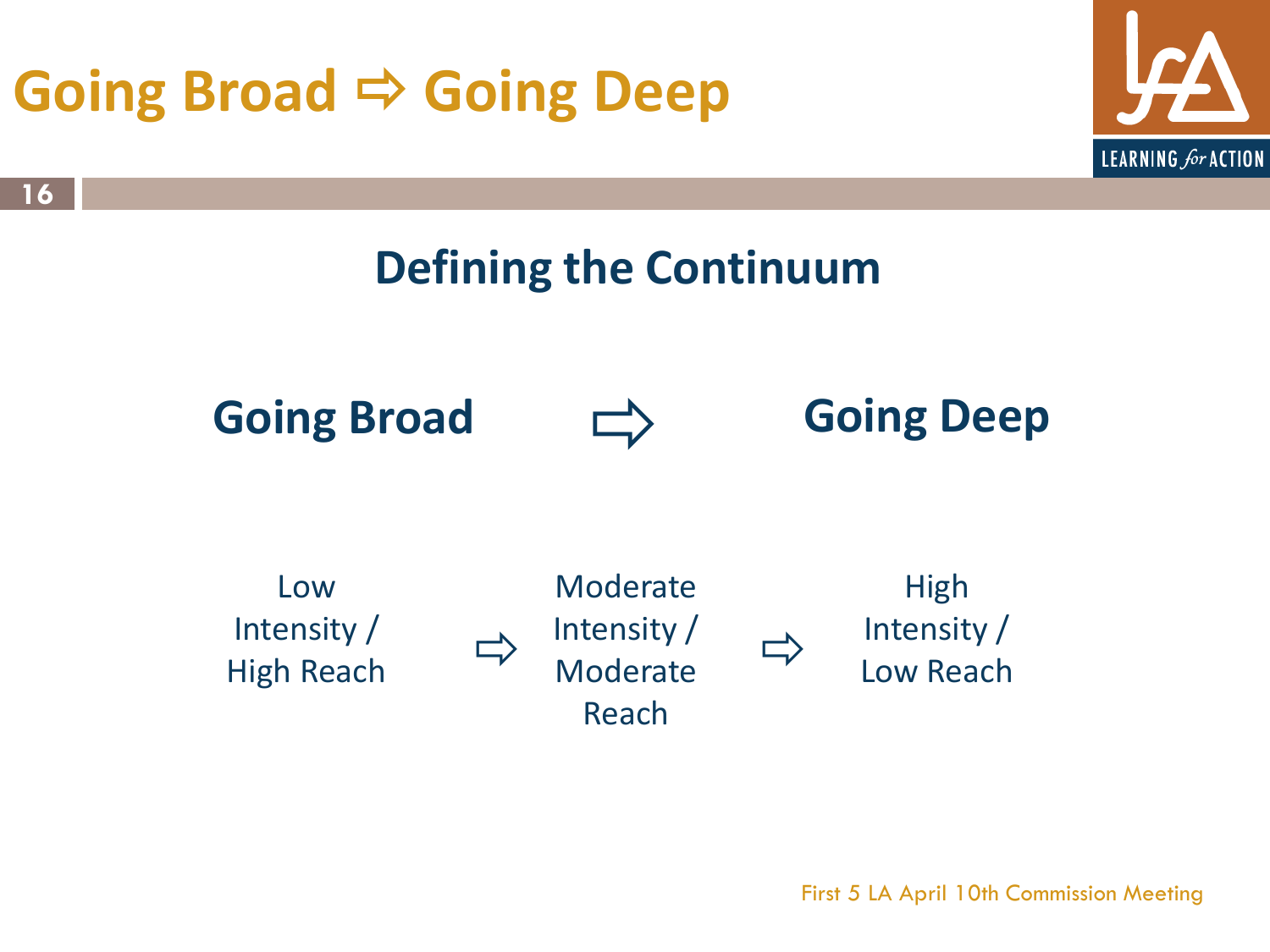

# **Defining the Continuum**

## **Growing Local Models**

## **Leveraging Evidence-Based Models**

Agent of innovation, generating and promoting new and promising models

**17**

 $\Rightarrow$  evidence-  $\Rightarrow$ Translator of innovation, bringing based approaches to realworld

settings

Agent sustaining real-world results, focusing on a small but important problem

Agent of scaling real-world evidence-based approaches, bringing them to the larger population

 $\implies$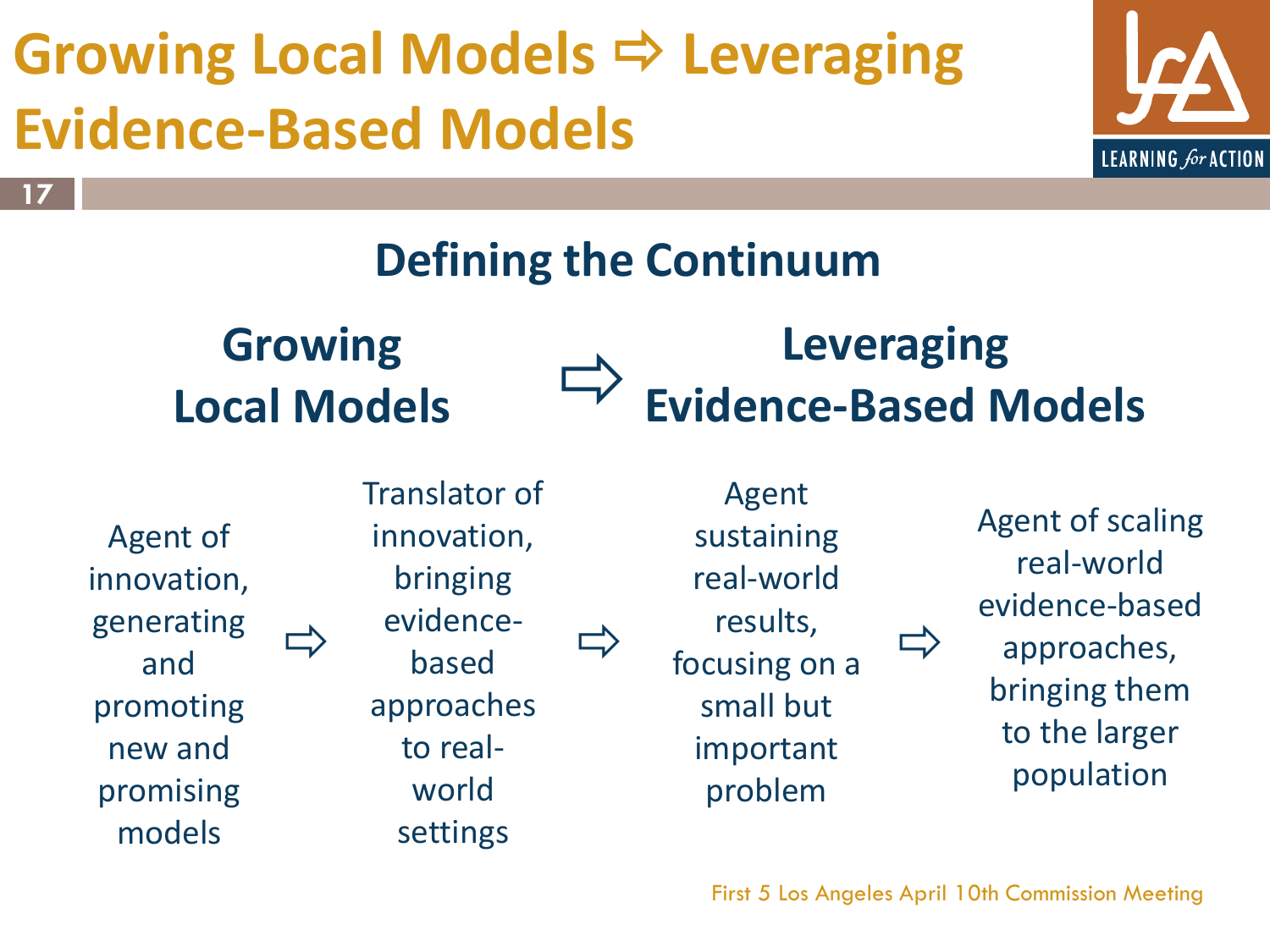# **Single Benefit Approaches ⇒ Multiple Benefits**

**18**



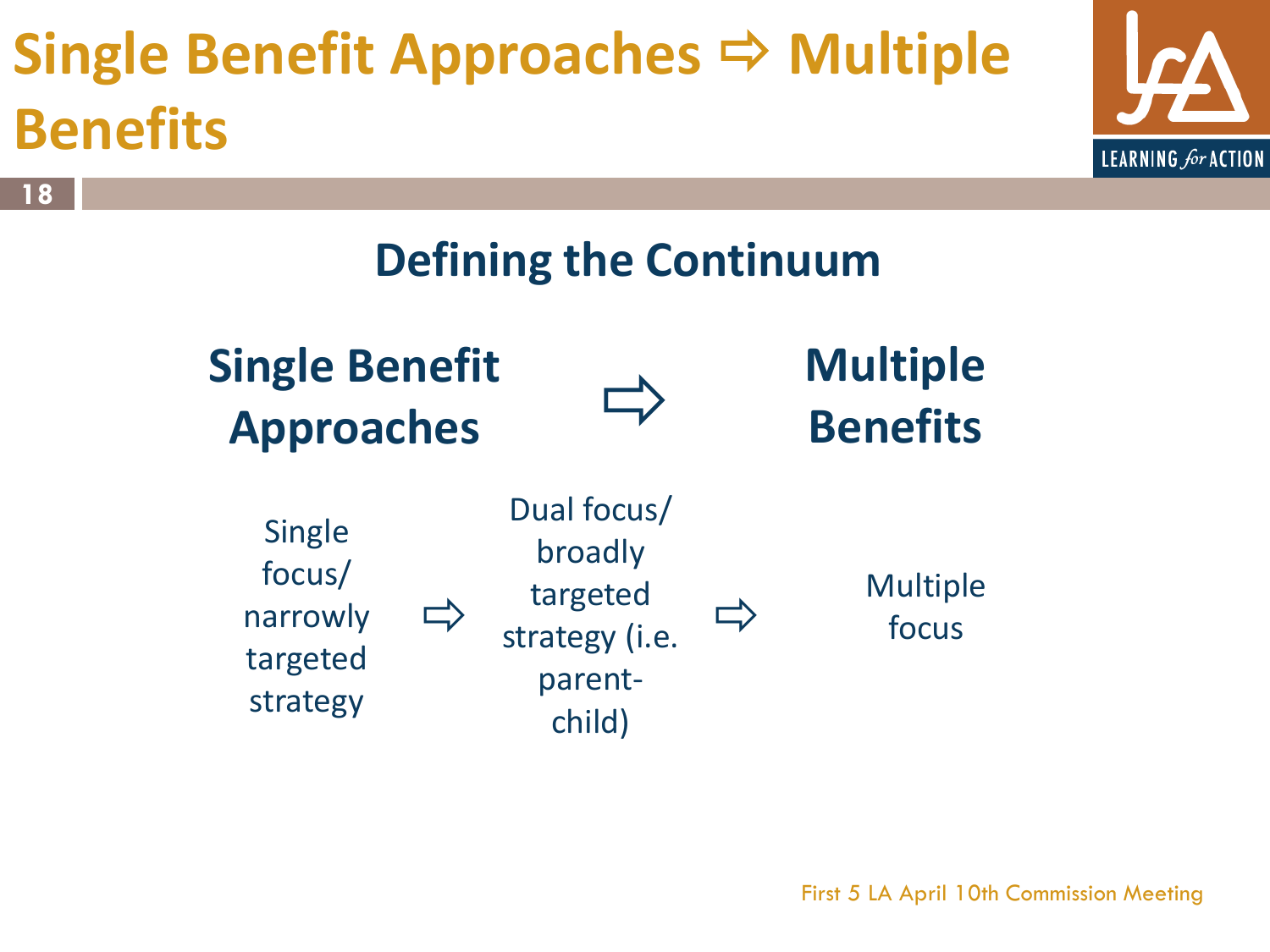# **Go it Alone ⇒ Start with Partnership**



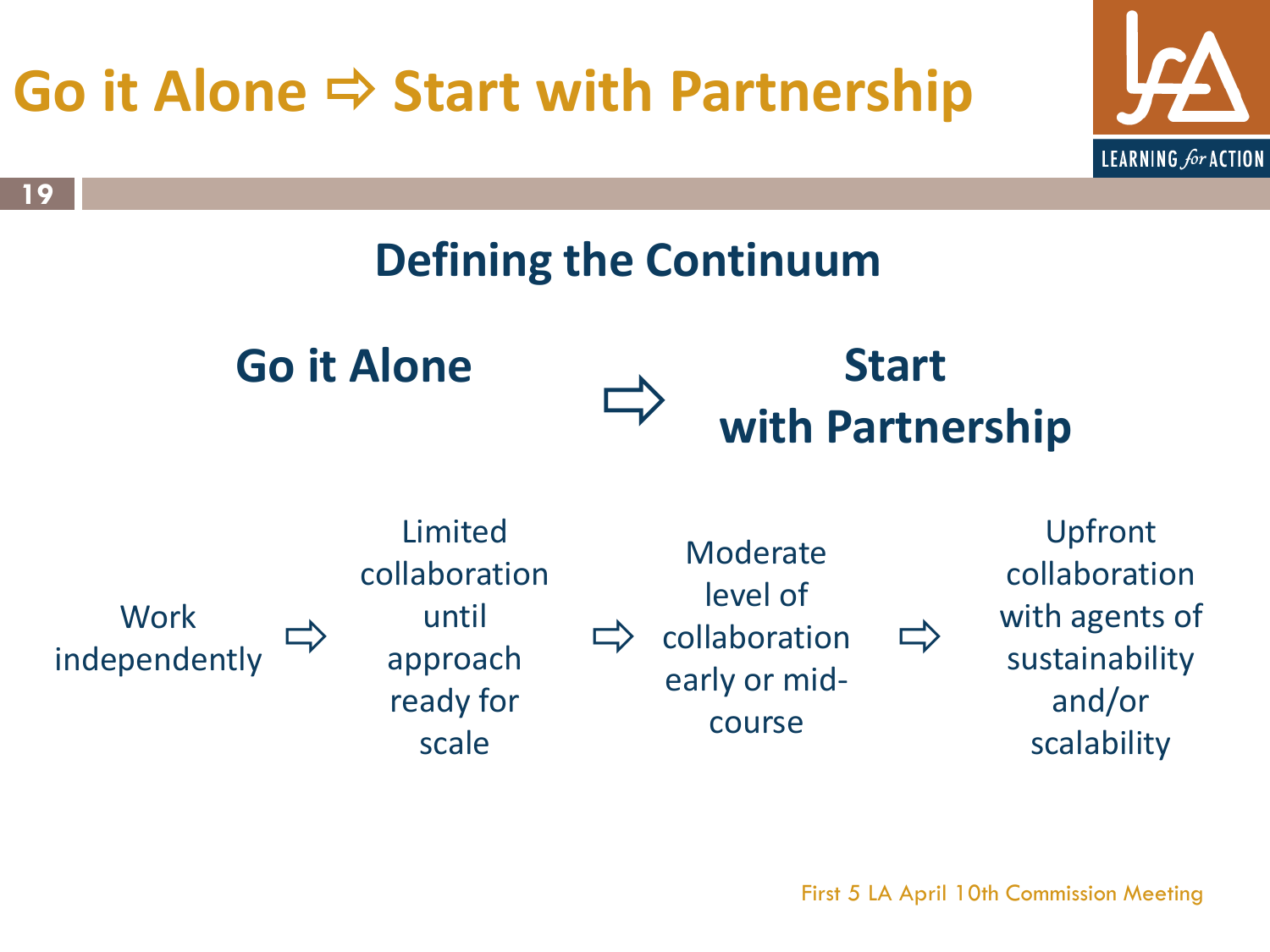# **Direct Services → Systems and Policy Change**



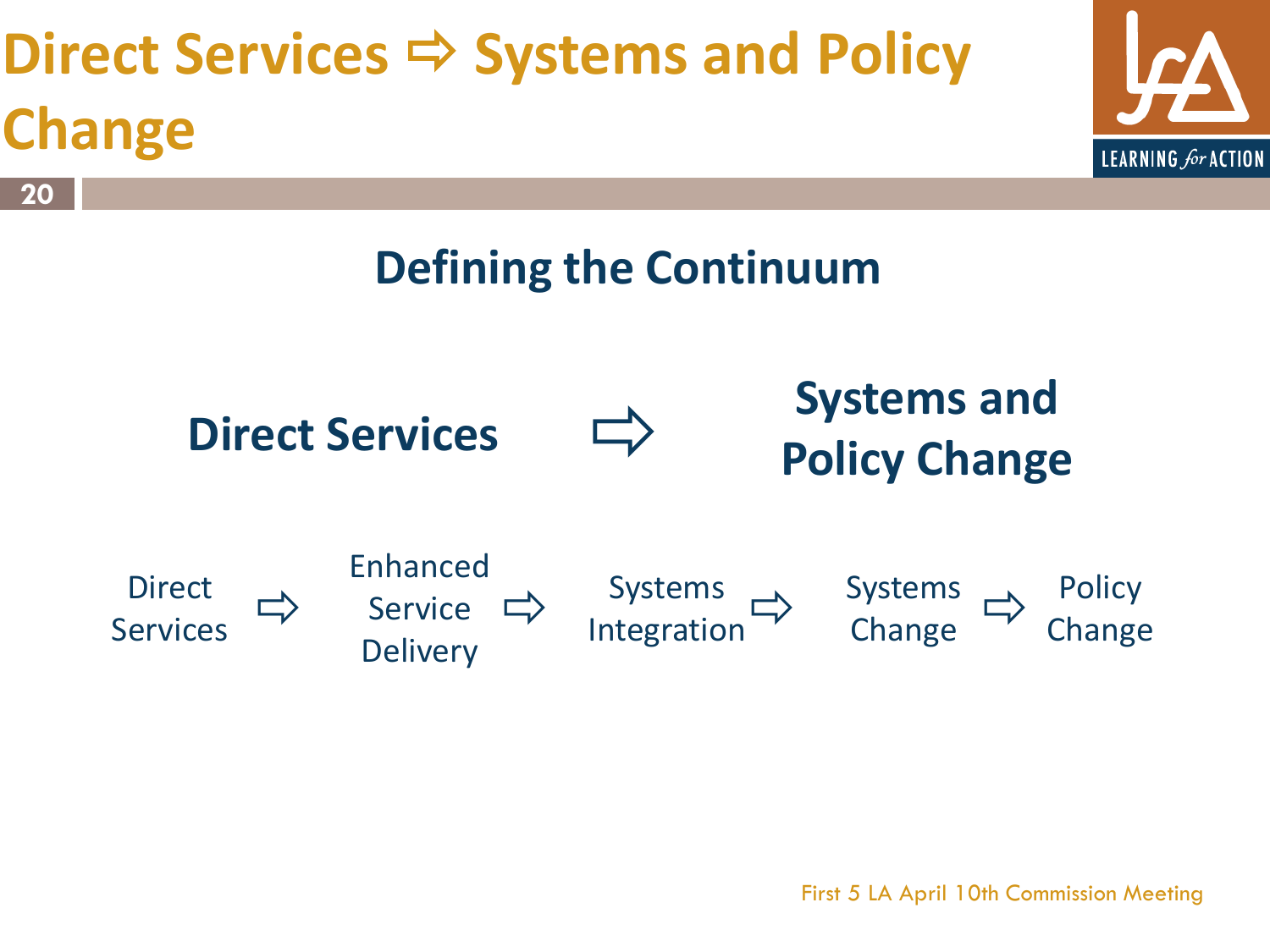# **Discussion**

![](_page_24_Picture_1.jpeg)

# **Are there other key levers to advance the strategic imperative on which First 5 LA should articulate a position?**

**21**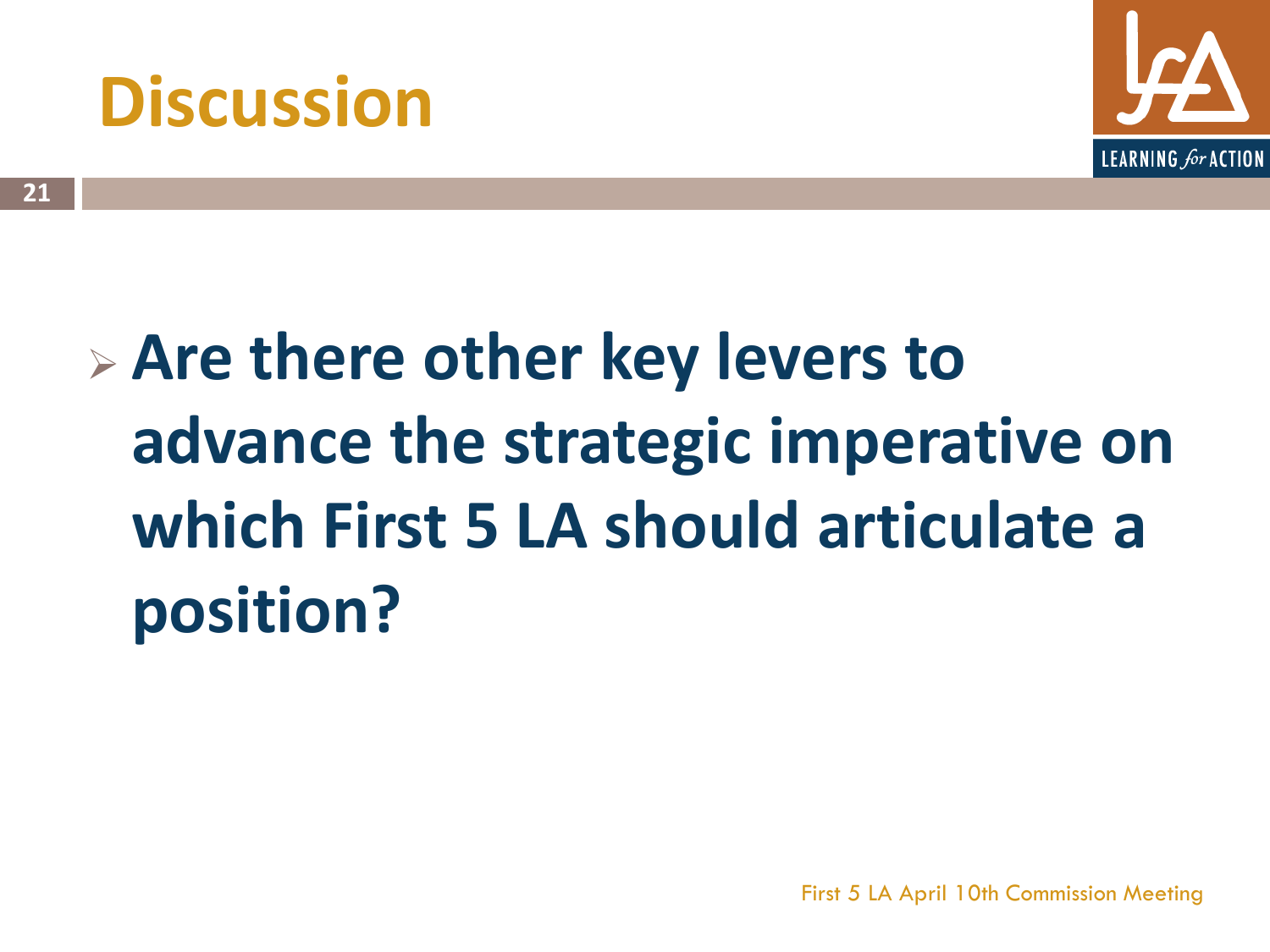![](_page_25_Picture_0.jpeg)

# 22 Next Steps in the Process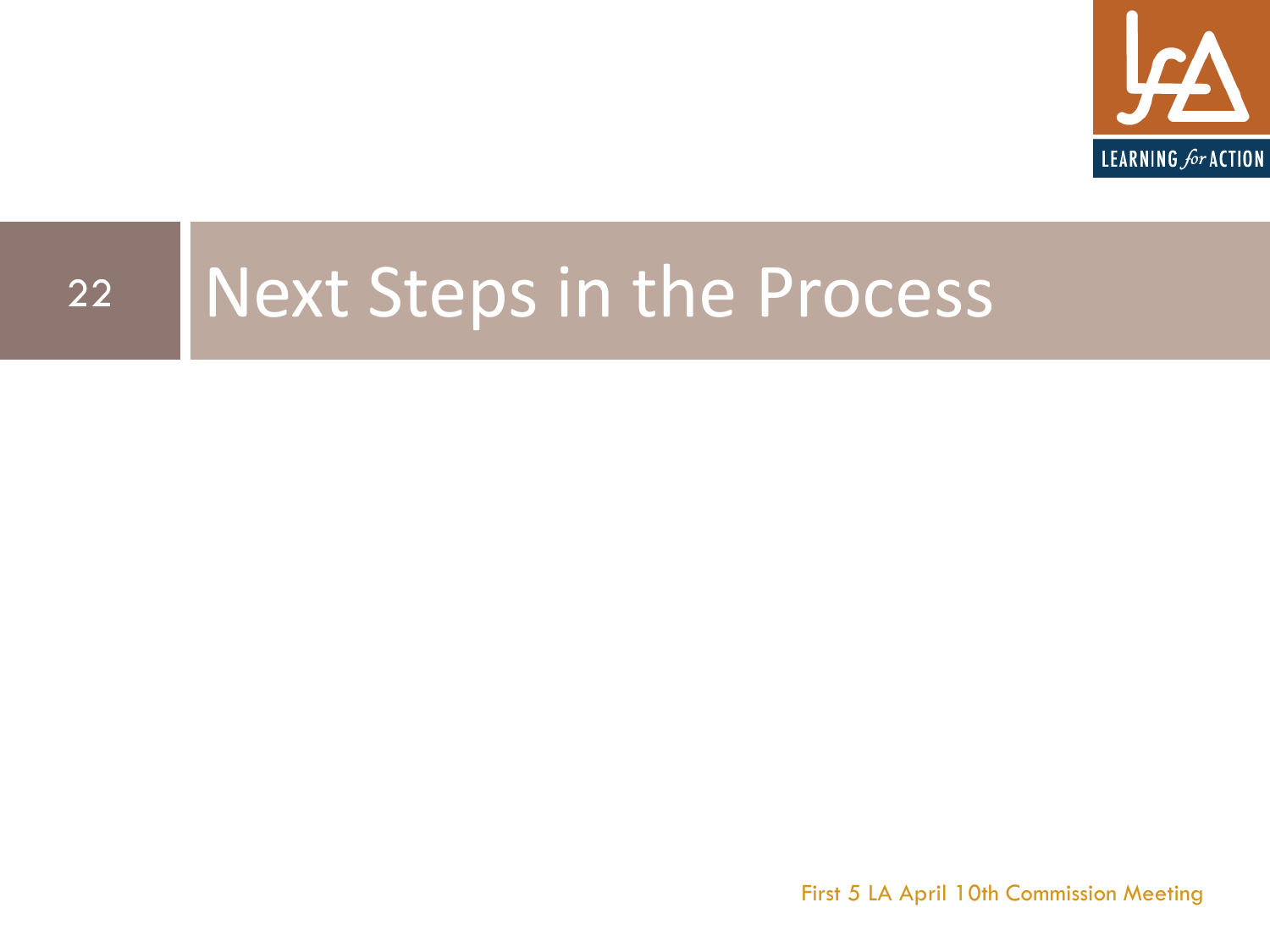![](_page_26_Figure_0.jpeg)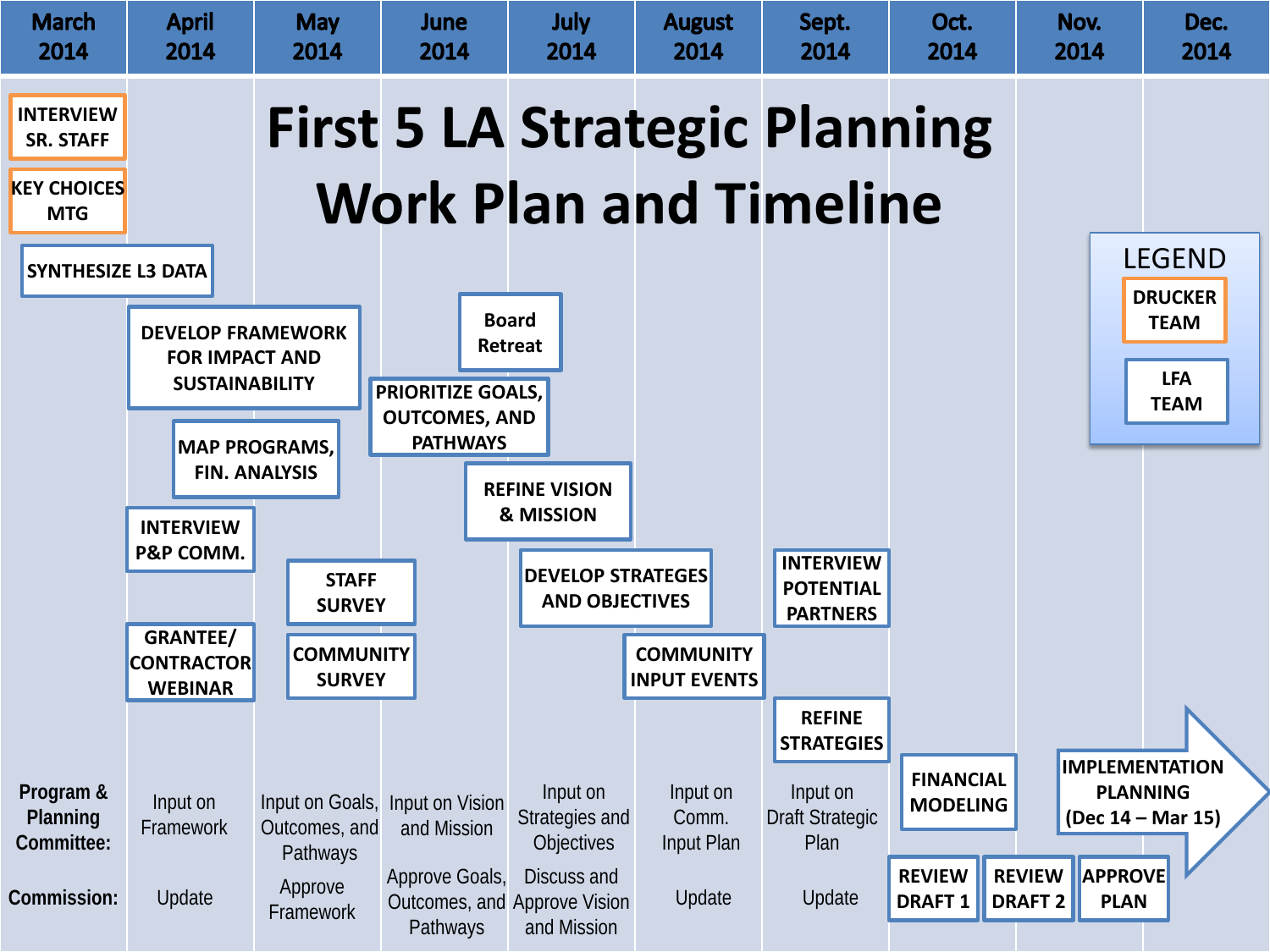# **Immediate Next Steps**

![](_page_27_Picture_1.jpeg)

 April 24th Program & Planning Committee/Special Meeting of the Commission

- **Discuss and recommend positions on levers to advance** the strategic imperative
- **Present and discuss F5LA data synthesis**
- May 8 Commission Meeting

**24**

- Receive and approve recommended positions on key levers to advance the strategic imperative
- Receive and discuss presentation on F5LA data synthesis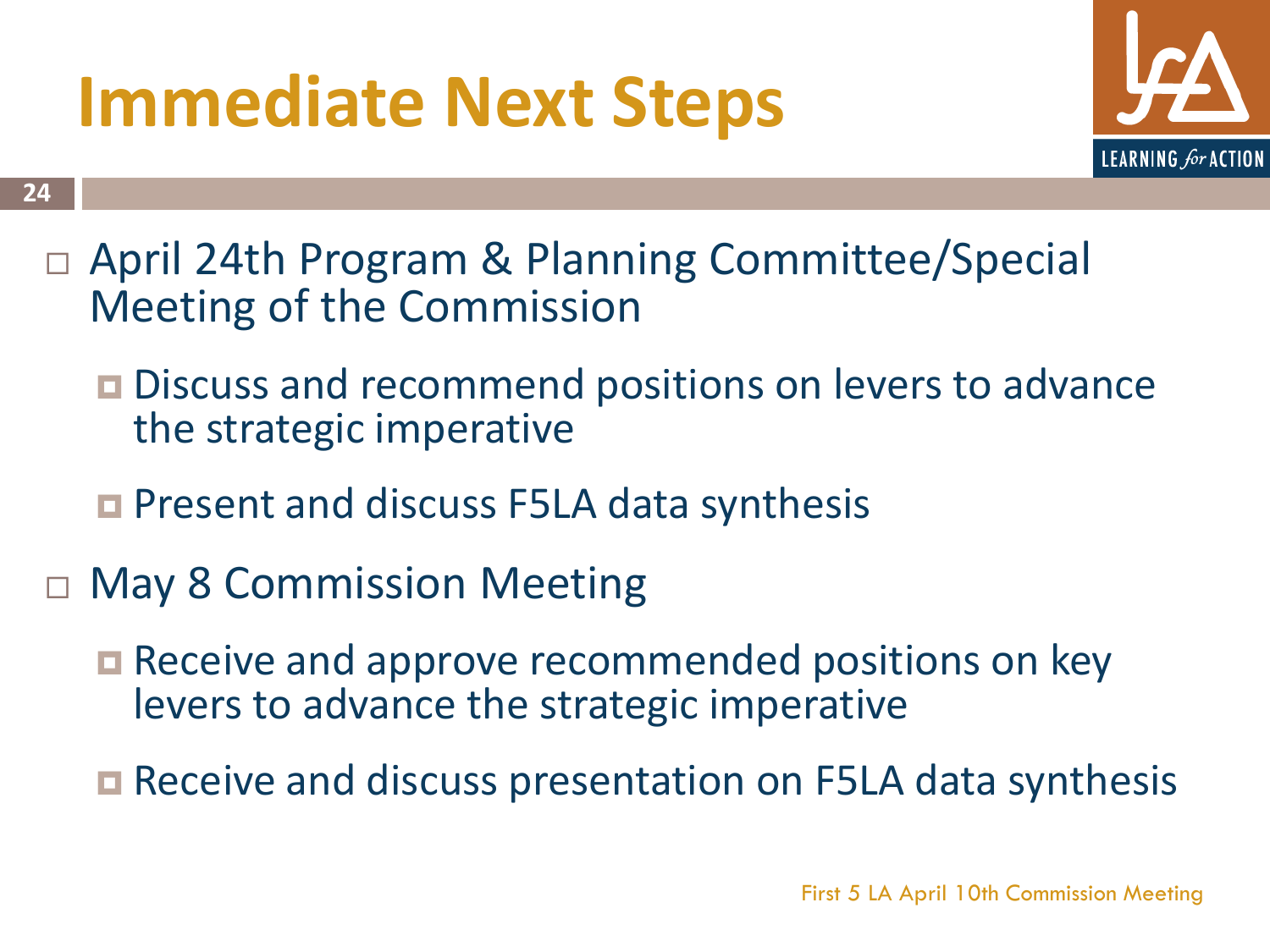![](_page_28_Picture_0.jpeg)

![](_page_28_Picture_1.jpeg)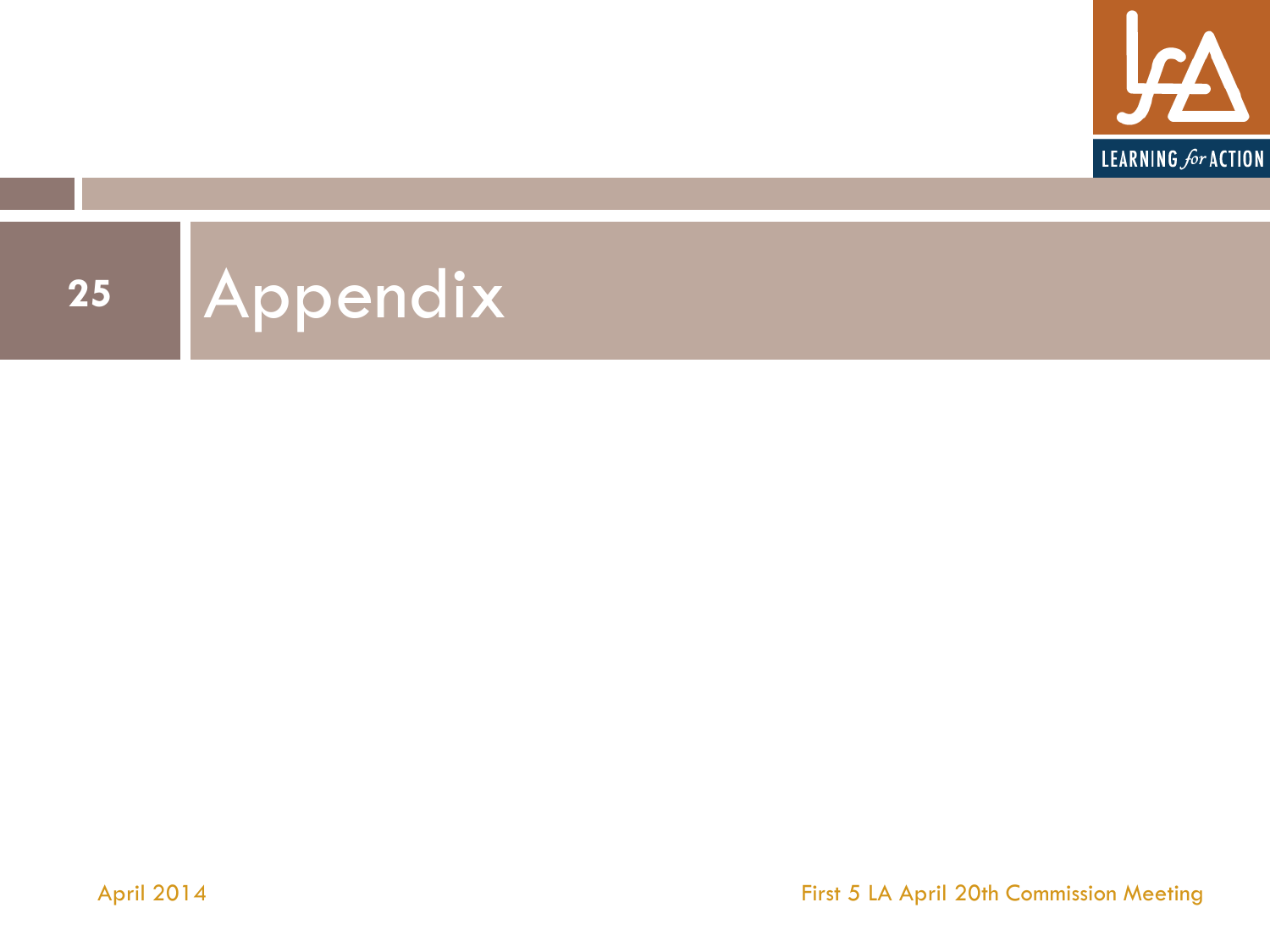# **Downstream** (Intervention)  $\Rightarrow$  **Upstream** (Promotion)

 $\Rightarrow$ 

![](_page_29_Picture_1.jpeg)

**26**

### **Downstream**  (Intervention)

# **Examples**:

- Weight management programs for overweight/obese children
- $\blacksquare$  Family interventions in homes where there have been reports of abuse and neglect

### **Upstream**  (Promotion)

### **Examples**:

- **□ Baby Friendly Hospitals to** increase the practice and duration of breastfeeding by improving policies and staff skills at birthing hospitals
- $\blacksquare$  Integrating systems to provide high quality screening, treatment, and support for families with mental health, substance abuse, and domestic violence issues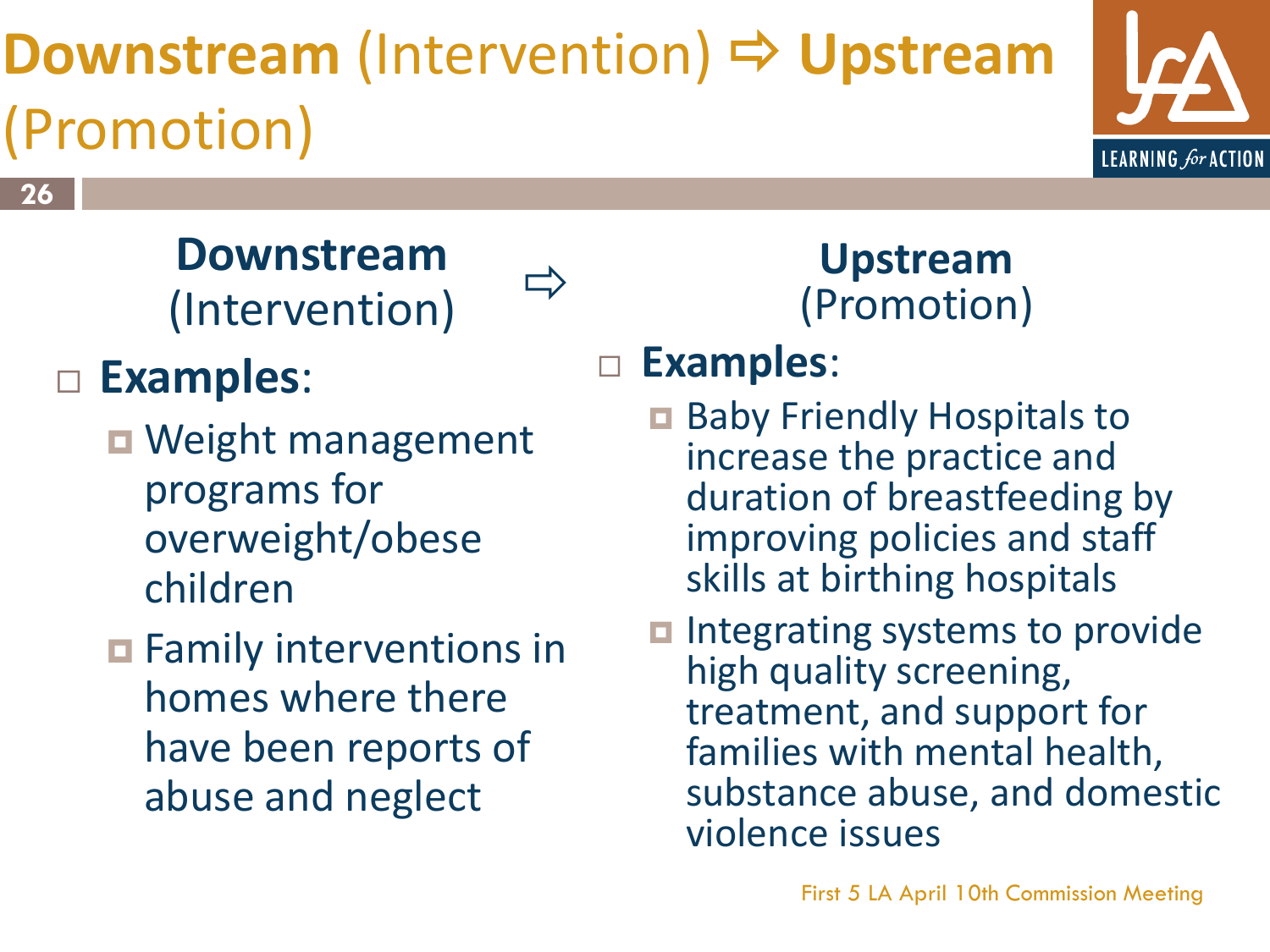# **Downstream** (Intervention)  $\Rightarrow$  **Upstream** (Promotion)

 $\Rightarrow$ 

![](_page_30_Picture_1.jpeg)

**27**

**Downstream**  (Intervention)

### **Advantages**:

**Provides immediate /** short-term benefits to individuals reached

## **Limitations**:

- $\Box$  High cost
- **Limited reach**
- **<u>Elgnores</u>** root causes

**Upstream**  (Promotion)

- **Advantages**:
	- **□ Cost-effective**
	- **E** Addresses root causes
	- **E** Broad scale
- **Limitations**:
	- Difficult to
		- demonstrate impact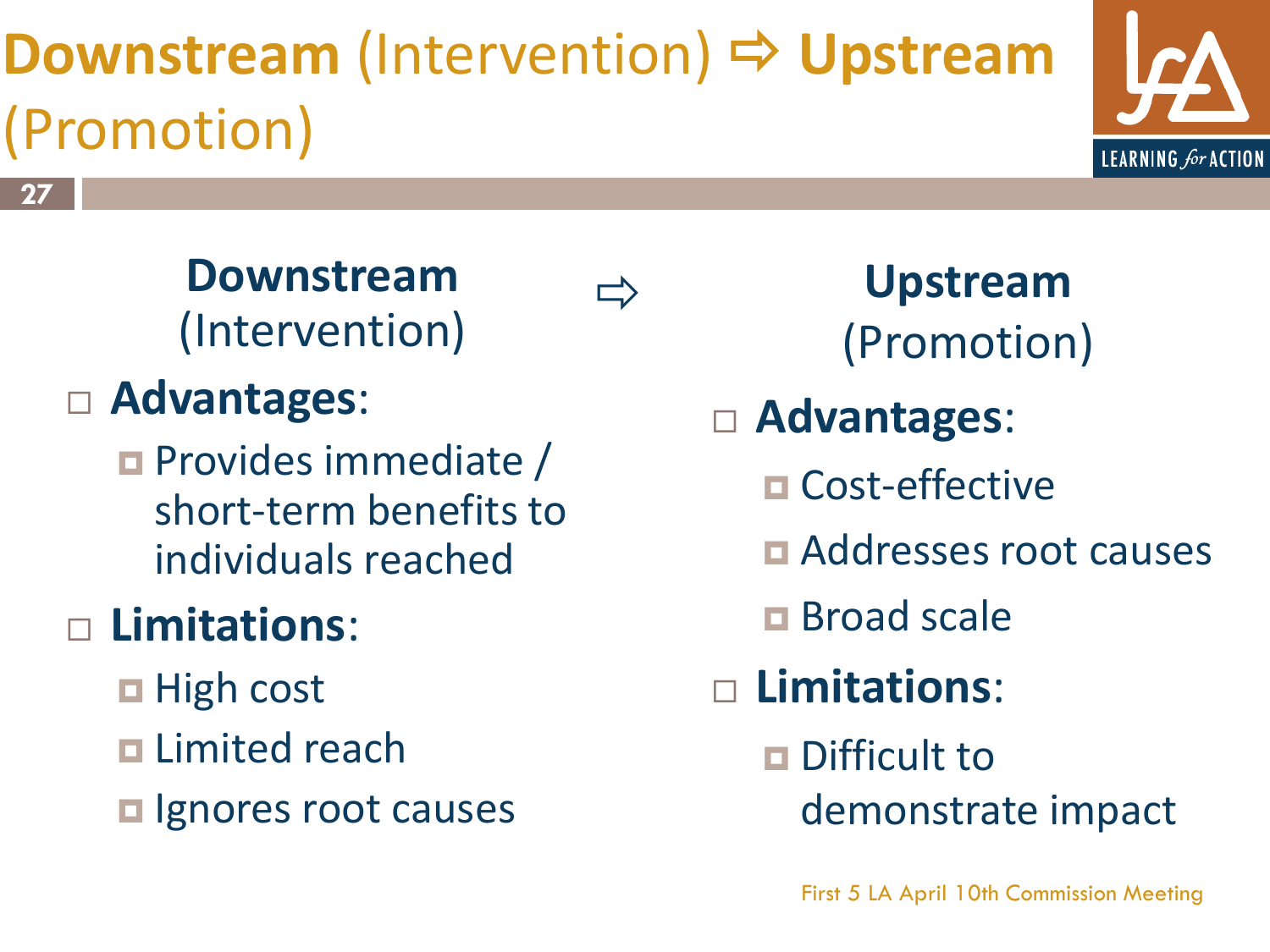# **Going Broad ⇒ Going Deep**

![](_page_31_Picture_1.jpeg)

# **Going Broad**

## **Example**:

**□ Light touch universal** home visiting programs

## **Going Deep**

**Example**:

 $\Box$ 

**Piloting and** demonstrating an intensive, evidence-based home visiting program for targeted high-risk populations, disseminating results to encourage uptake and scale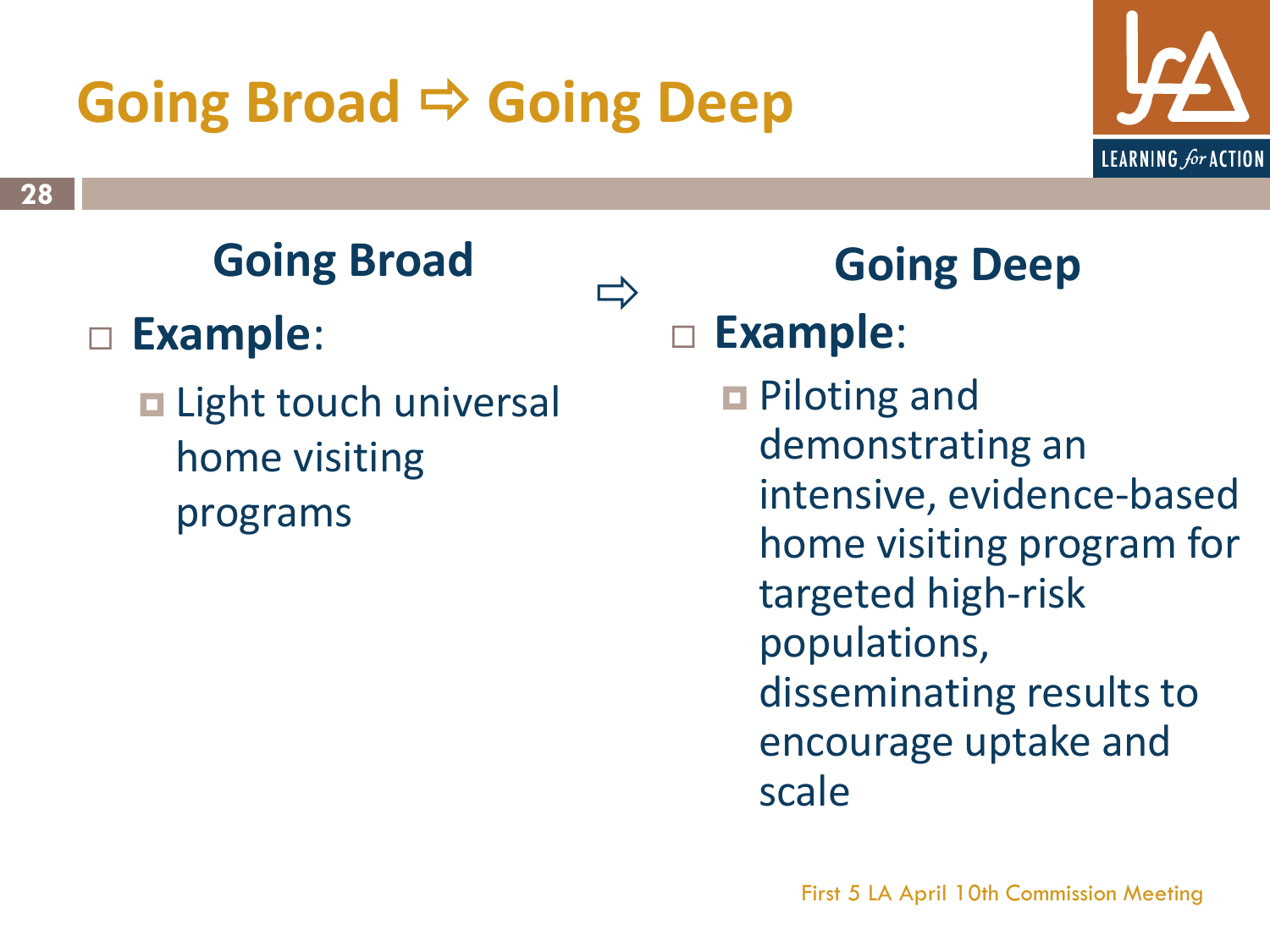# **Going Broad ⇒ Going Deep**

![](_page_32_Picture_1.jpeg)

# **Going Broad**

## **Advantages**:

- Reach large numbers
- **Low cost per client**
- **Limitations**:
	- E Light touch generally results in low impact
	- **D** Difficult to sustain over time

## **Going Deep**

### **Advantages**:

 $\Rightarrow$ 

- **<u>Exages Significant</u>** measurable impact
- **D** Multiple benefits (e.g., parents and children)
- **Opportunity to demonstrate** what works with high-risk populations

### **Limitations**:

**High cost per client** 

Low return on investment Low return on investment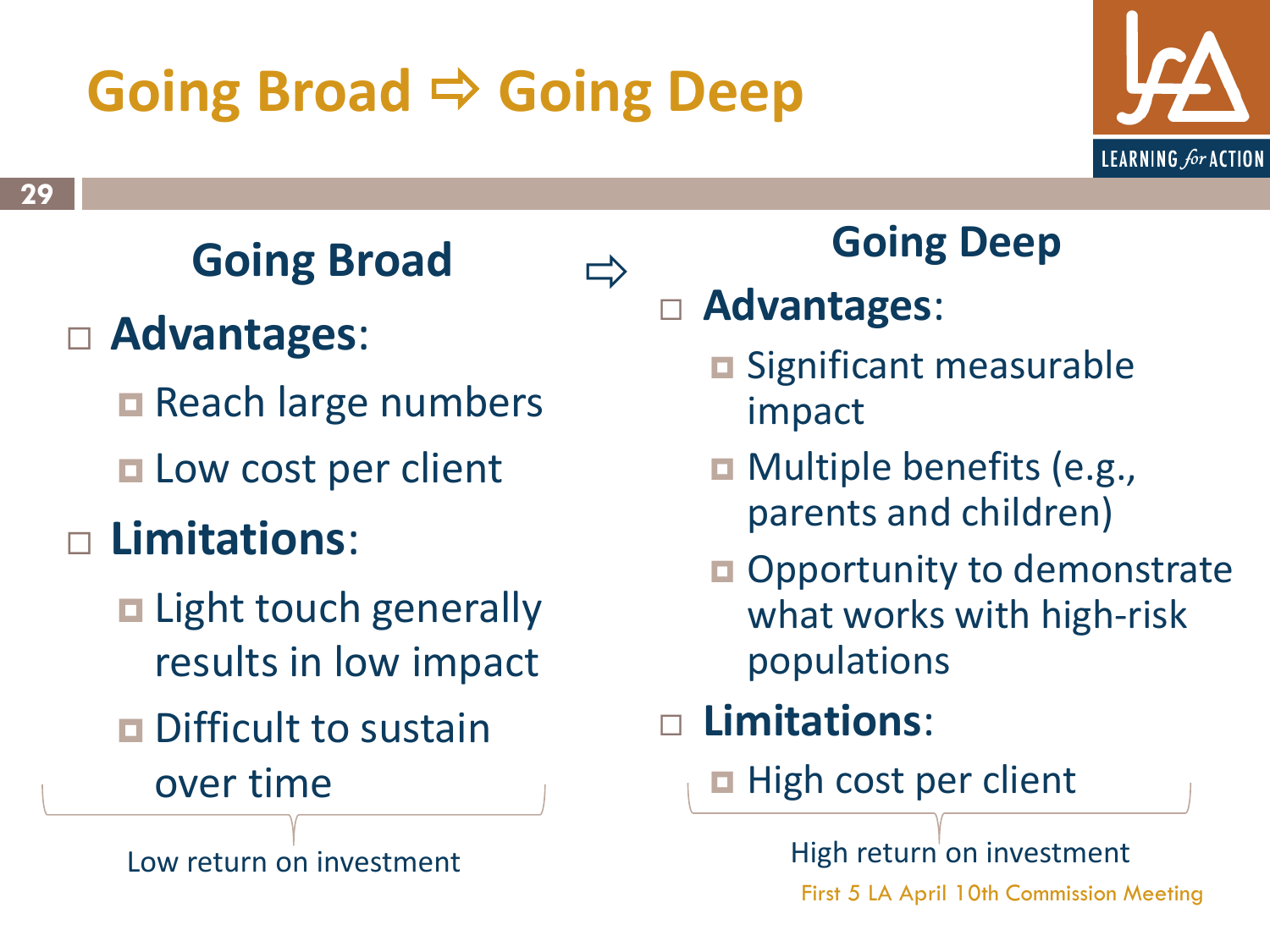![](_page_33_Picture_1.jpeg)

#### **Growing Local Models**  $\Rightarrow$

- **Examples**:
	- **Growing a locally** developed family advocate program
	- **Growing a locally** developed family literacy program
	- Growing a locally developed parent education program

**Leveraging Evidence-Based Models**

### **Examples**:

- Advancing the Abriendo Puertas or Avance parent education, literacy, and early childhood development programs or the Triple P (Positive Parenting Program) for families
	- Adapting these programs to the local context, monitoring fidelity and interim outcomes, demonstrating and disseminating effectiveness
	- Supporting the adoption of policies and practice change at the provider level
	- Advocating for the adoption of programs by other systems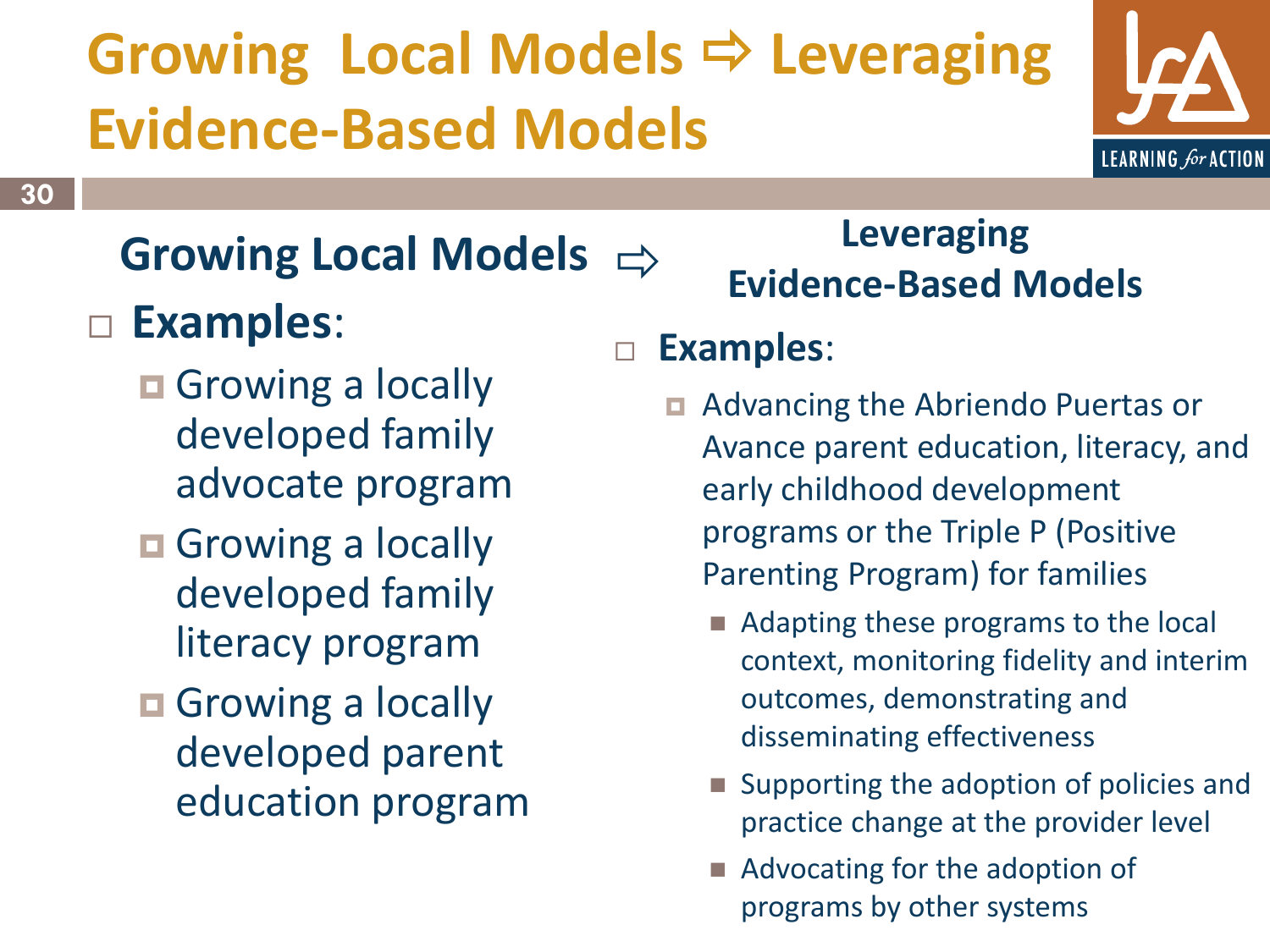**31**

![](_page_34_Picture_1.jpeg)

### **What is a Promising Program?**

**Promising Programs** have shown effectiveness through research conducted with quasi-experimental or non-experimental designs of weak to moderate rigor. Consequently, it is not possible to assign causality for results found to the interventions with a high degree of confidence. These practices may rely on evidence derived from a literature review of other similar practices (including expert opinion). These programs often have a manual, logic model, and evaluation plan.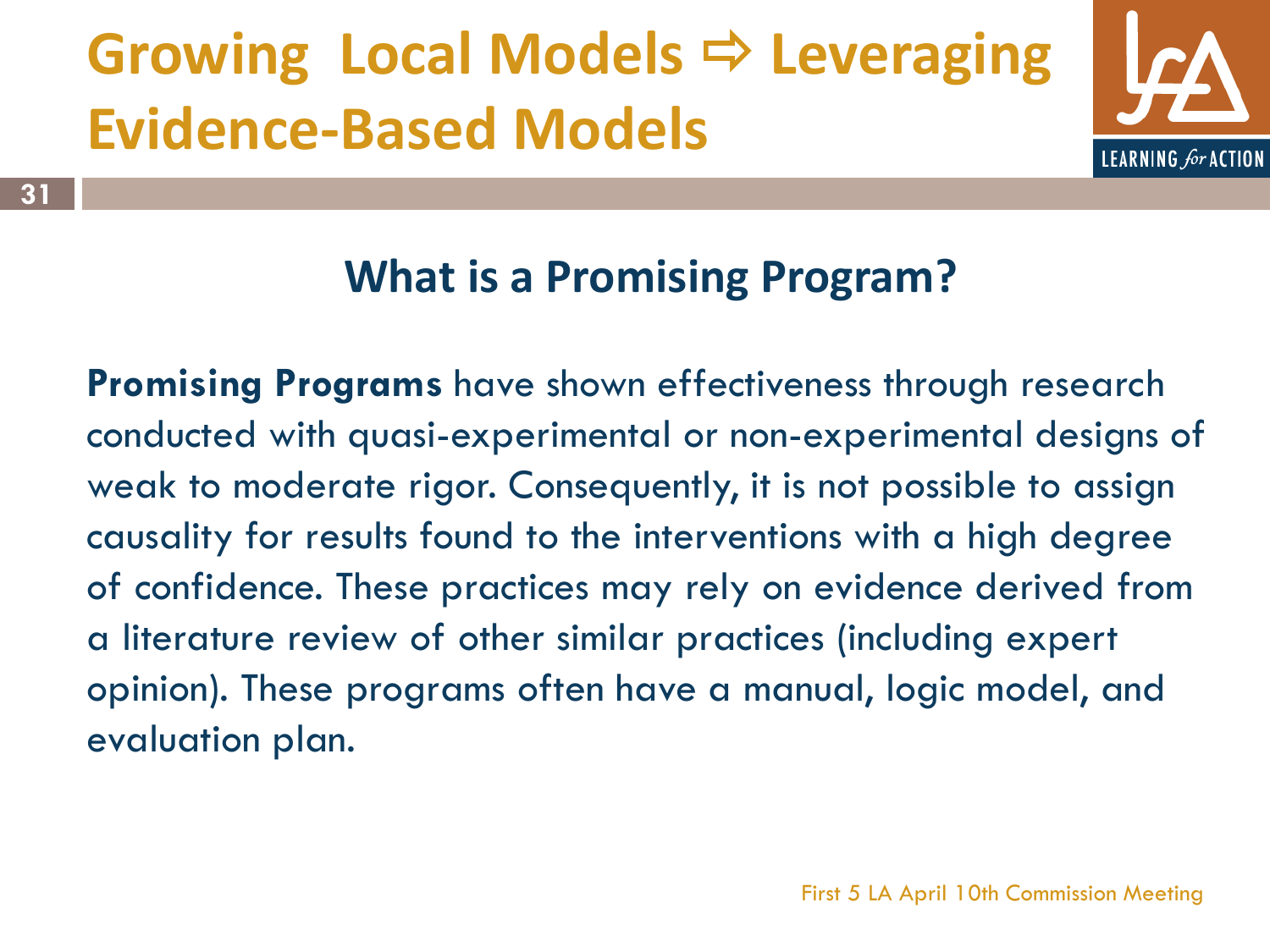![](_page_35_Picture_1.jpeg)

### **What is an Evidence-Based Model?**

**Evidence-Based Models** have **strong** evidence of effectiveness available based on **research conducted with an experimental design (i.e. randomized controlled trials)** or multiple highly rigorous quasi-experimental designs (i.e. non-randomized trials).

Although not required for categorization as an evidence-based program, additional considerations included sustained effect of the program, publication of results in a peer-reviewed journal, and multiple site replications.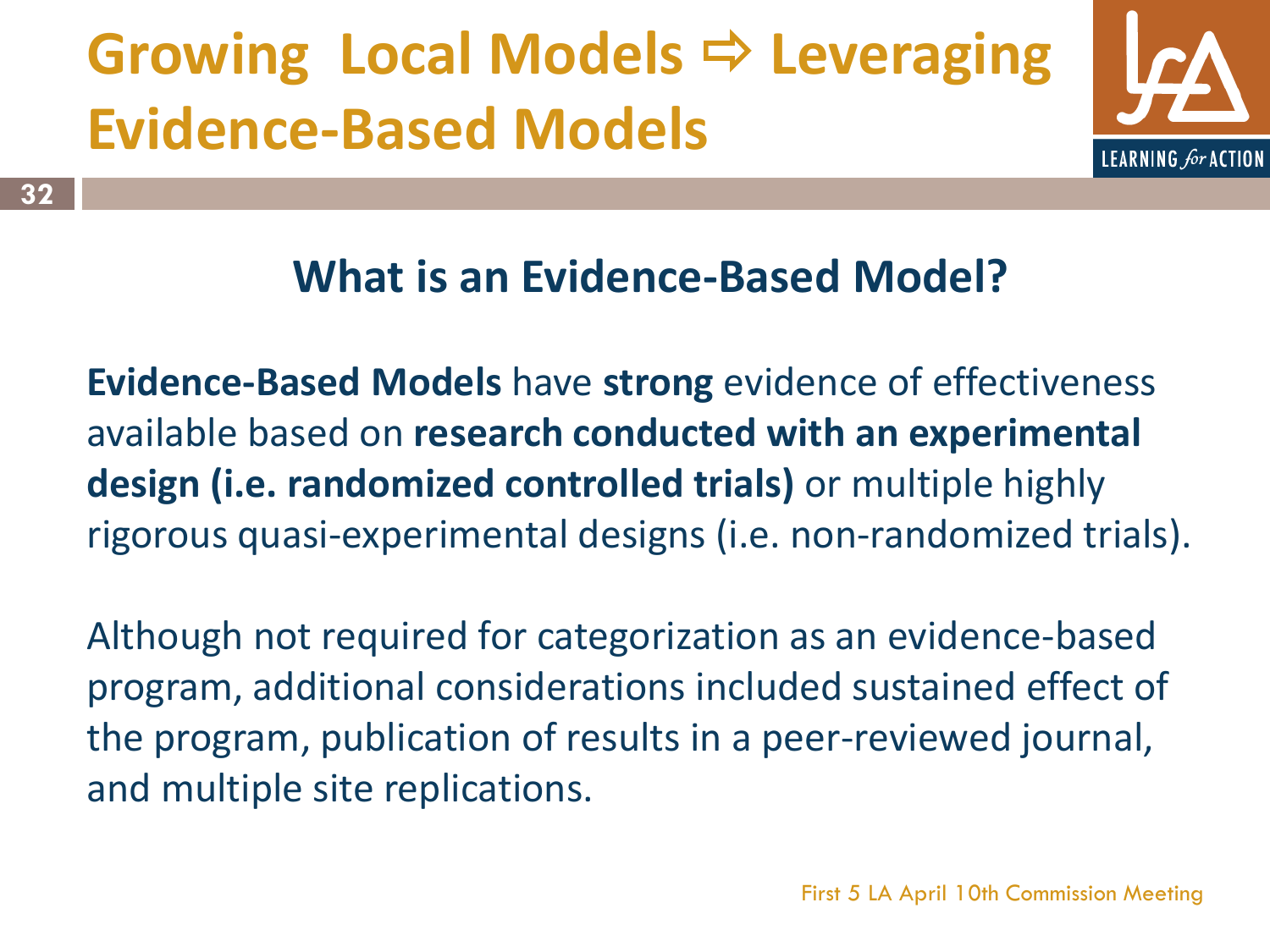$\Rightarrow$ 

![](_page_36_Picture_1.jpeg)

## **33**

### **Growing Local Models**

### **Advantages**:

- **Extracks** community buy in
- **Limitations**:
	- $\blacksquare$  High cost and long time horizon to rigorously prove effectiveness (esp. in achieving long-term impacts)
	- **<u>n</u>** Costs uncertain
	- **The and effort to codify** and test models (difficult to scale)

**Leveraging Evidence-Based Models**

- **Advantages**:
	- $\blacksquare$  Effectiveness already rigorously proven
	- **□** Blueprints / TA for implementation available
	- **□ Costs known**
- **Limitations**:
	- Requires adaptation
	- Community buy in?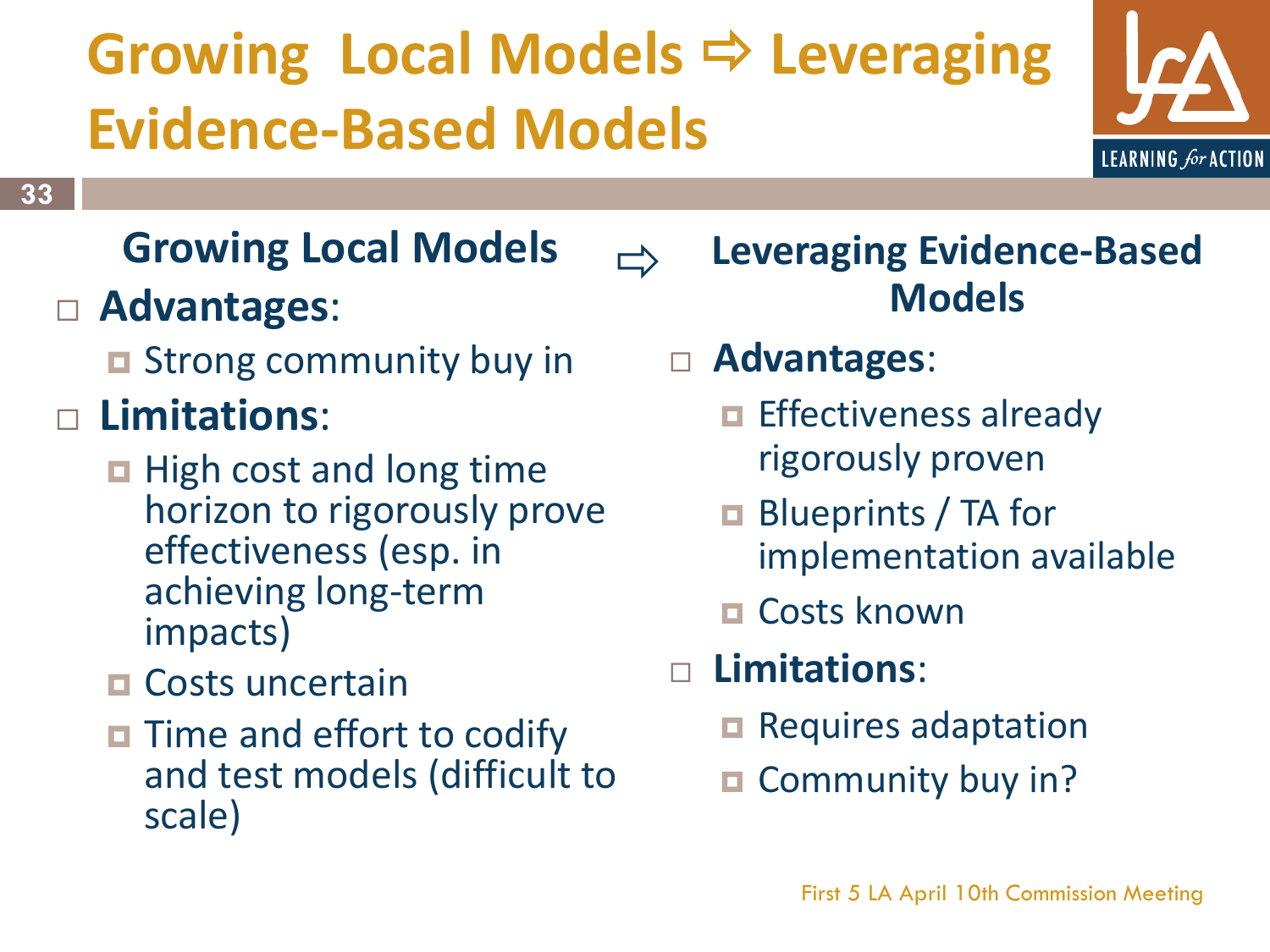# **Single Benefit Approaches → Multiple Benefits**

 $\Rightarrow$ 

![](_page_37_Picture_1.jpeg)

#### **34**

# **Single Benefit**

### **Examples:**

- $\blacksquare$  Interventions for children that do not also support parents/families
- **Policy requiring** newborn screenings for genetic disorders leading to early intervention

## **Multiple Benefits**

### **Example:**

- **The Nurse-Family Partnership** program provides prenatal care, parent education, and family support to achieve health, safety/welfare, and early learning outcomes
- Advancing family friendly workplace policies through Chambers of Commerce including flextime, onsite English and family literacy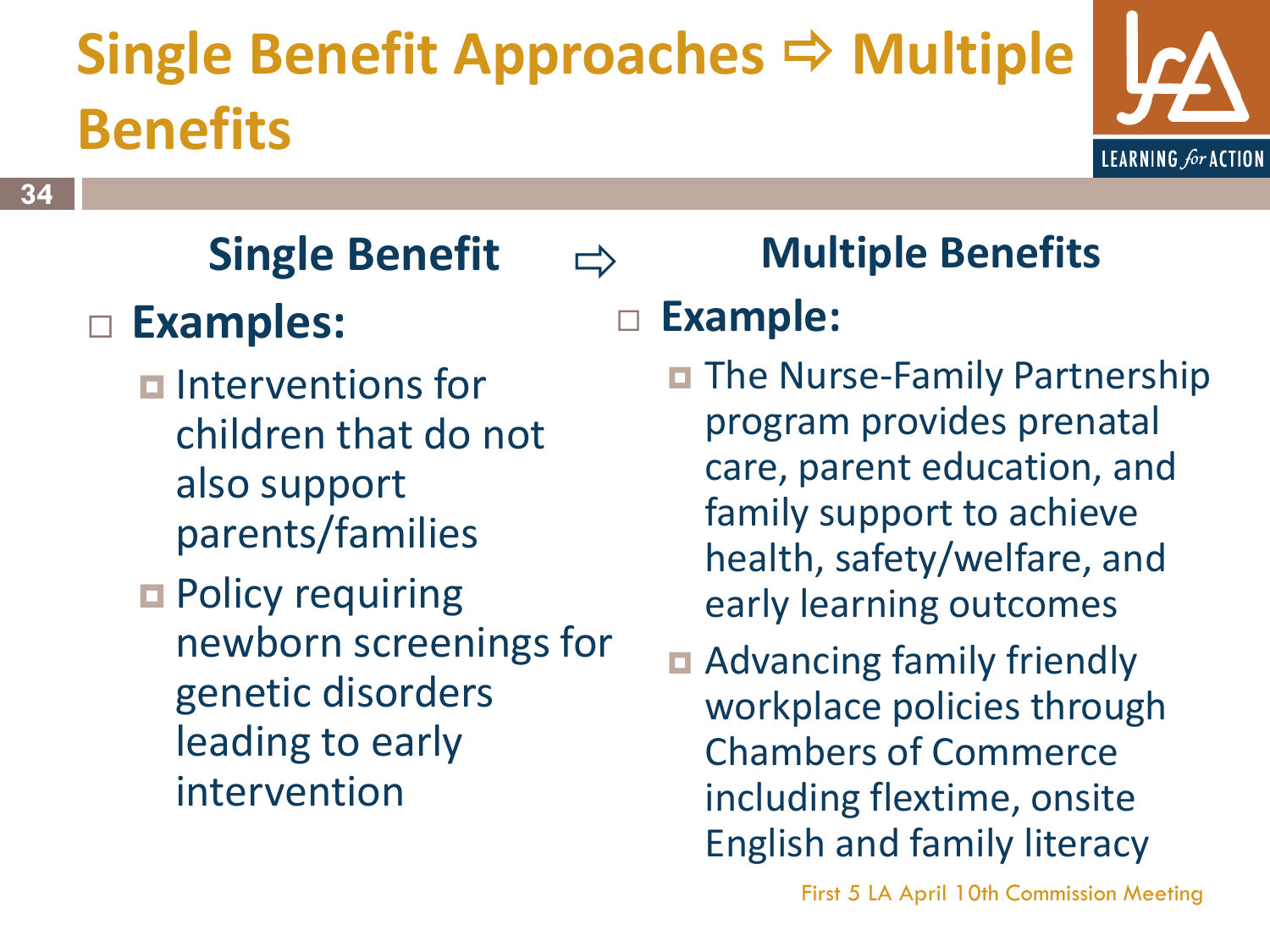# **Single Benefit Approaches → Multiple Benefits**

 $\Rightarrow$ 

![](_page_38_Picture_1.jpeg)

**35**

# **Single Benefit**

- **Advantages**:
	- **□ Targeted**
	- **Less complex**
	- **Lower cost**

### **Limitations**:

- $\blacksquare$  Isolated effects
- $\blacksquare$  Effects may not be lasting

# **Multiple Benefit**

## **Advantages**:

- $\blacksquare$  Holistic address the family and the child
- **□ Generally have preventative** benefits
- **D** Multiple positive impacts
- **Limitations**:
	- **□ Complex**
	- **□** Often requires a certain level of provider skill or training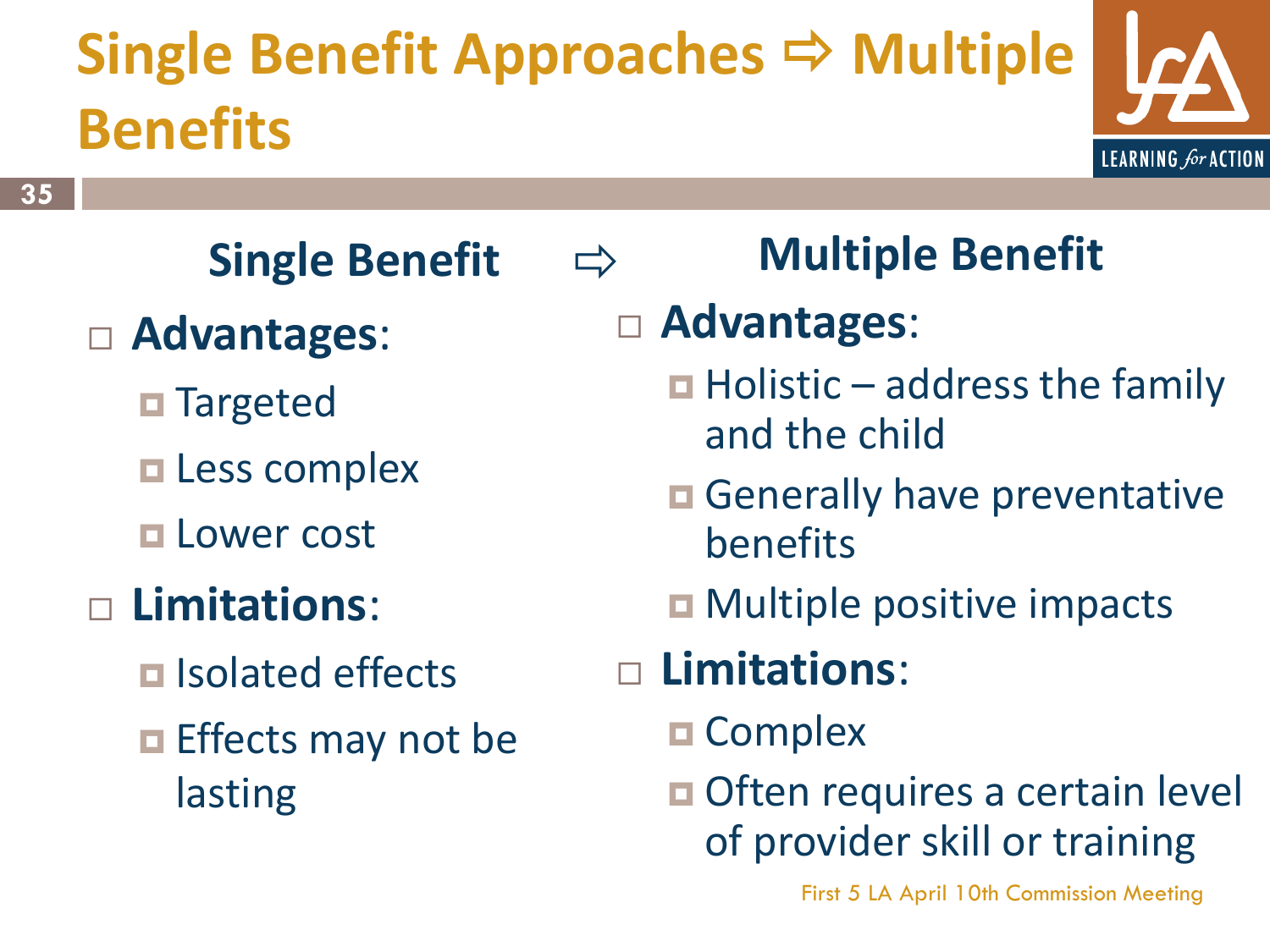# **Go It Alone ⇒ Start with Partnership**

 $\Rightarrow$ 

![](_page_39_Picture_1.jpeg)

#### **36**

# **Go it Alone**

### **Examples**:

**□** Sole funding of programs without engaging co-investors in initial design and commitment

## **Partnership**

### **Examples**:

**Engaging co-investors before** the design and implementation of a program or model to build shared commitment to longterm funding sustainability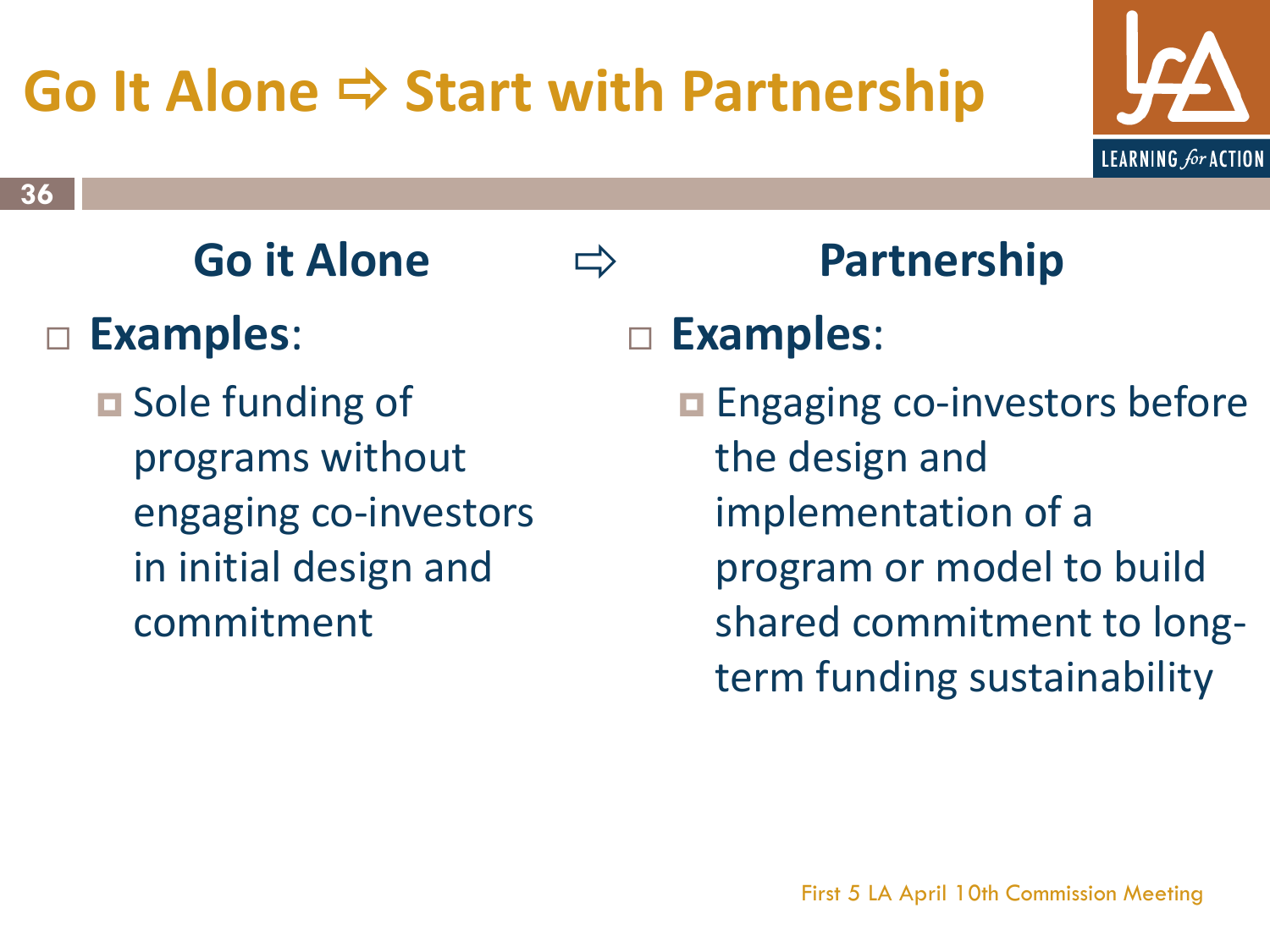# **Go It Alone ⇒ Start with Partnership**

 $\Rightarrow$ 

![](_page_40_Picture_1.jpeg)

#### **37**

## **Go it Alone**

## **Advantages**:

- Ownership of decisions (no compromise)
- $\blacksquare$  Less complexity

## **Limitations**:

- $\blacksquare$  Long-term sustainability unlikely
- **O** Systems change unlikely
- $\blacksquare$  Full responsibility for costs

## **Partnership**

### **Advantages**:

- **□** Shared responsibility for investment and success
- **□** Greater likelihood of long-term sustainability
- Greater likelihood of systems change

### **Limitations**:

- **□** Collaboration is complex, requires time and effort
- $\blacksquare$  May require compromise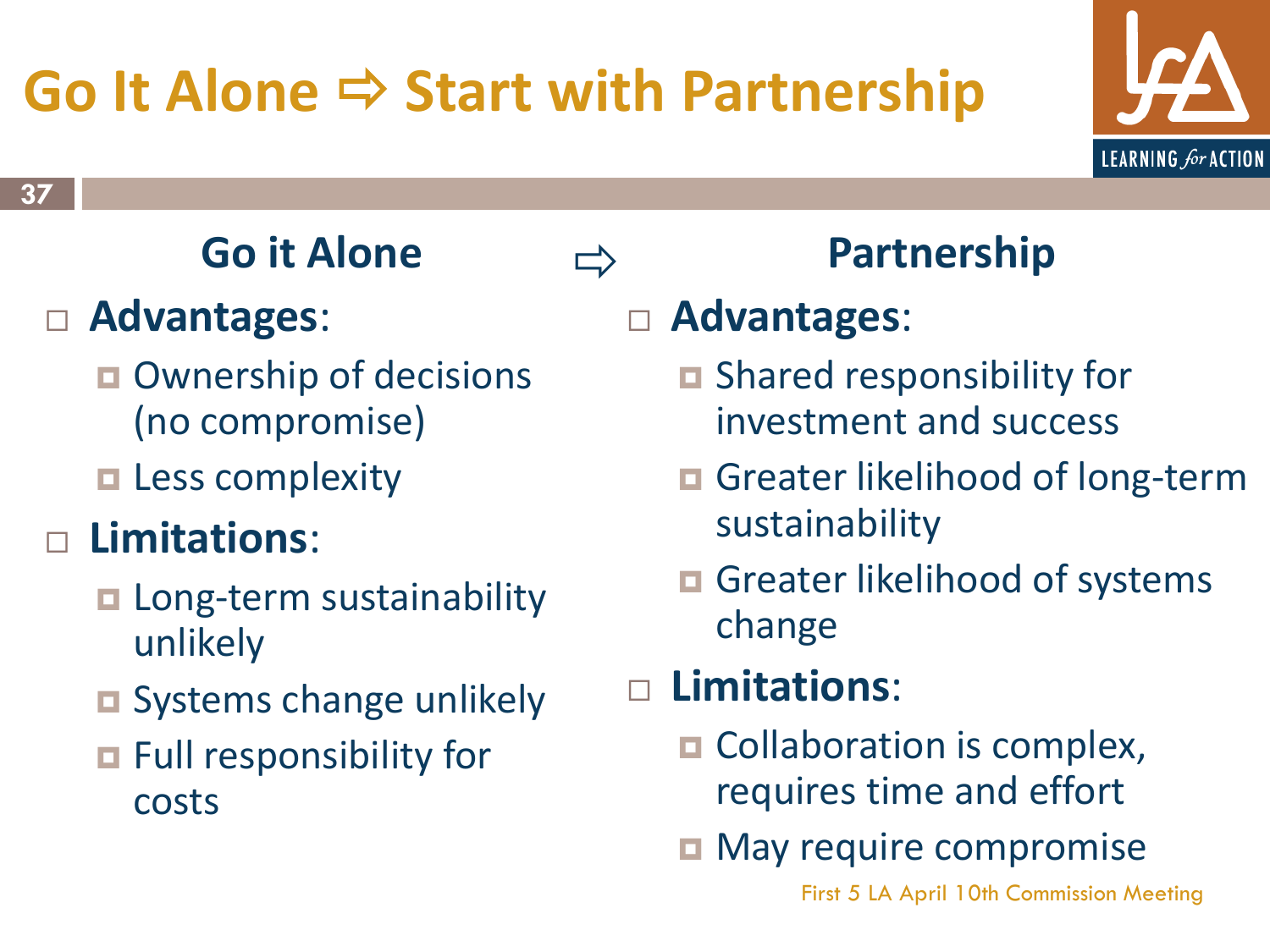# **Direct Services → Systems and Policy Change**

 $\Rightarrow$ 

![](_page_41_Picture_1.jpeg)

## **Direct Services**

### **Examples:**

**38**

- **□ Summer bridge** programs for children entering Kindergarten without prior preschool experience
- **Programs that teach** parents to read and tell stories to their children

**Systems and Policy Change**

### **Examples:**

- **Q** Promoting systems and strategies to measure and improve quality of early care
- **□ Campaigns to build** families' understanding of the importance of high quality early learning experiences